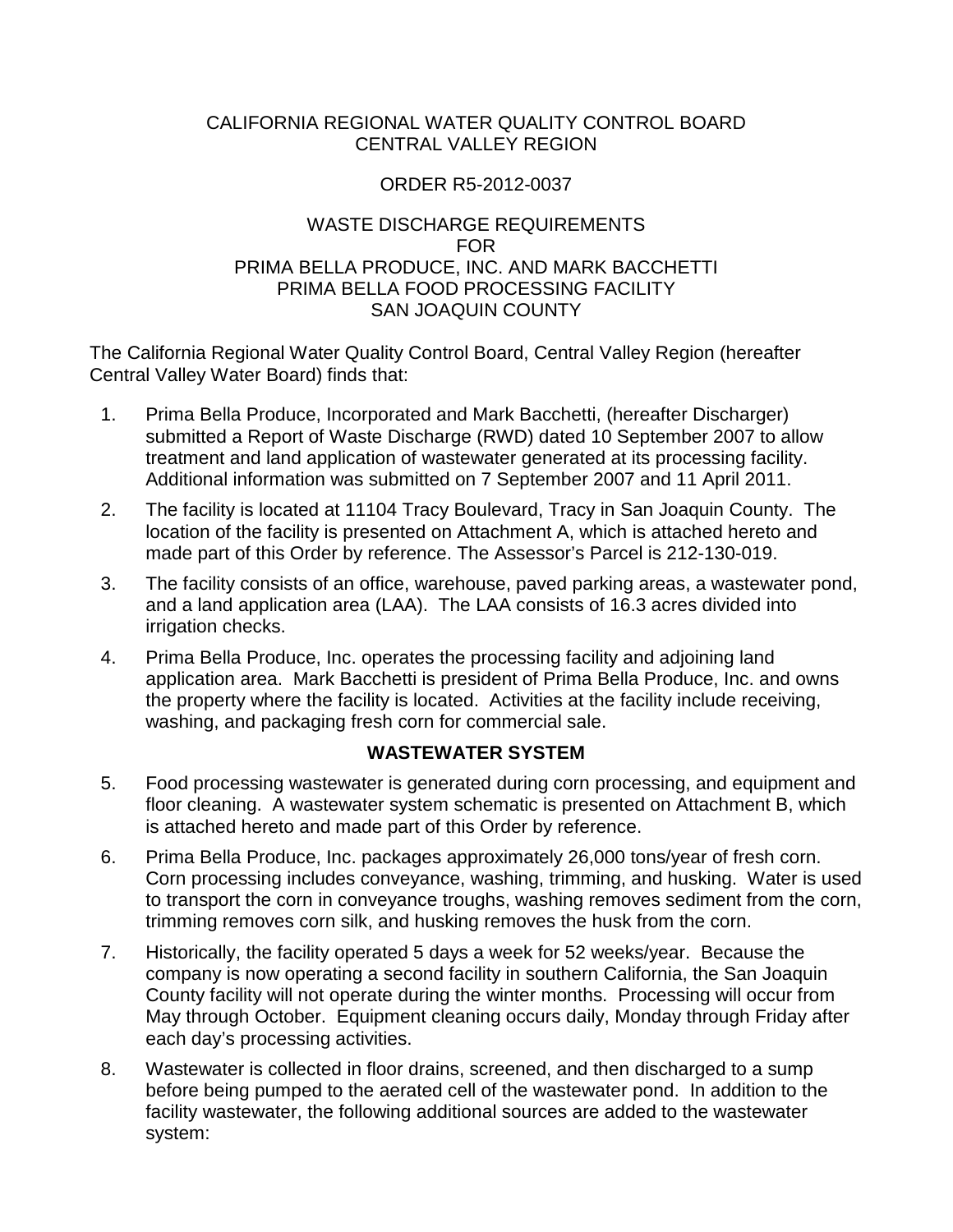- a. Storm water is collected from paved areas and roof down-spouts; it is mixed with wastewater at the sump.
- b. Some supplemental irrigation water is added to the wastewater pond as described below.
- 9. Wastewater is recycled before discharge to the wastewater system. The recycling activities reduce the pumping rate at the supply well from 250 gallons per minute (gpm) to 50 gpm. Reducing the volume of water pumped reduces the Fixed Dissolved Solids (FDS) load that originates in the source water.
- 10. The wastewater treatment and storage pond is equipped with a 60 mil thick HDPE liner and provides approximately 4.5 million gallons of storage capacity with two feet of freeboard. The pond is divided into treatment and storage cells. The treatment cell is equipped with mechanical aerators.
- 11. When the storage provided by the larger (storage) cell is not needed, wastewater is conveyed from the aerated cell through a low flow section to the irrigation pumps. The low flow configuration is designed to allow supplemental irrigation water to flush the pond and remove settled solids to prevent odor generation.

|       |       | 2009                 |               |                      | 2010          |
|-------|-------|----------------------|---------------|----------------------|---------------|
| Month | Units | <b>Monthly Total</b> | Daily Average | <b>Monthly Total</b> | Daily Average |
| Jan   | gal   | 869,012              | 28,033        | 1,025,355            | 33,076        |
| Feb   | gal   | 813,031              | 29,037        | 686,307              | 24,511        |
| Mar   | gal   | 693,476              | 22,370        | 693,574              | 22,373        |
| Apr   | gal   | 1,163,516            | 38,784        | 746,622              | 24,887        |
| May   | gal   | 1,844,349            | 59,495        | 731,666              | 23,602        |
| June  | gal   | 1,530,196            | 51,007        | 1,034,023            | 34,467        |
| July  | gal   | 2,611,631            | 84,246        | 1,571,188            | 50,683        |
| Aug   | gal   | 2,547,471            | 82,176        | 1,656,952            | 53,450        |
| Sept  | gal   | 1,277,336            | 42,578        | 1,821,181            | 60,706        |
| Oct   | gal   | 604,845              | 19,511        | 1,306,271            | 42,138        |
| Nov   | gal   | 240,869              | 8,029         | 261,658              | 8,722         |
| Dec   | gal   | 829,584              | 26,761        | 420,348              | 13,560        |

12. Wastewater generation rates for 2009 and 2010 are presented in the table below.

13. Wastewater quality was characterized both before and after treatment. Treated wastewater quality results represent the average of several samples collected each year and are presented below:

|                                  |       |              |          | <b>Post Treatment</b> |
|----------------------------------|-------|--------------|----------|-----------------------|
| Constituent                      |       | Pretreatment | Averages |                       |
| Sample Date                      | Units | 6/19/2007    | 2009     | 2010                  |
| pH                               | S.U.  | 6.0          | 8.3      | 8.3                   |
| Alkalinity Total (as CaCO3)      | mq/L  | ΝA           | 260      | 140                   |
| <b>Biochemical Oxygen Demand</b> | mq/L  | 1,300        | 68       | 66                    |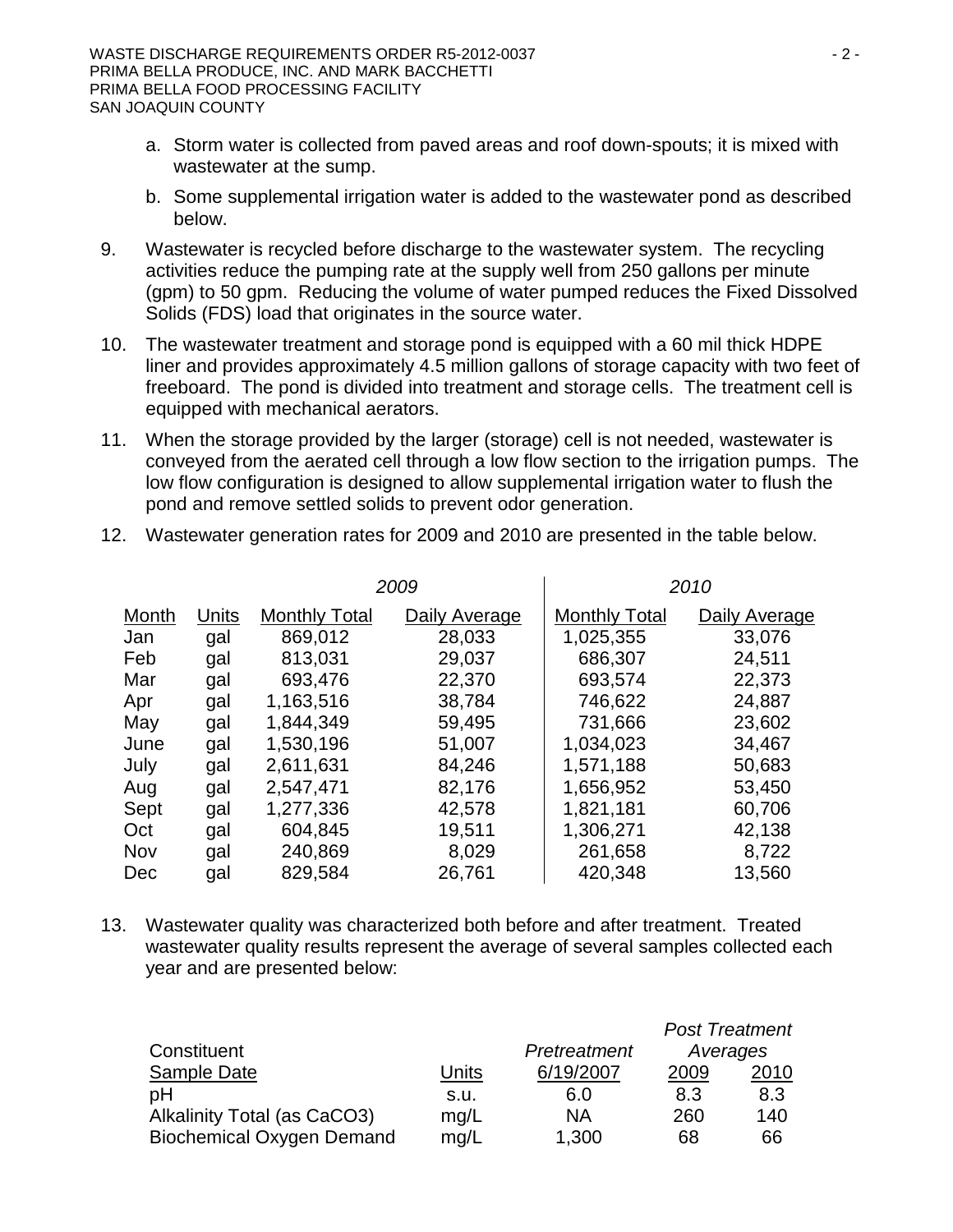|                                |              |              | <b>Post Treatment</b> |                |
|--------------------------------|--------------|--------------|-----------------------|----------------|
| Constituent                    |              | Pretreatment | Averages              |                |
| <b>Sample Date</b>             | <b>Units</b> | 6/19/2007    | 2009                  | 2010           |
| <b>Boron</b>                   | ug/L         | 530          | 1                     | 0.5            |
| <b>Disinfection Byproducts</b> |              |              |                       |                |
| Bromodichloromethane           | ug/L         | < 0.5        | <b>NA</b>             | <b>NA</b>      |
| <b>Bromoform</b>               | ug/L         | < 0.5        | <b>NA</b>             | <b>NA</b>      |
| Chloroform                     | ug/L         | < 0.5        | <b>NA</b>             | <b>NA</b>      |
| Dibromochloromethane           | ug/L         | < 0.5        | <b>NA</b>             | <b>NA</b>      |
| Chlorate                       | mg/L         | 0.64         | <b>NA</b>             | <b>NA</b>      |
| Chlorite                       | mg/L         | < 0.2        | NA                    | <b>NA</b>      |
| Calcium                        | mg/L         | 34           | 58                    | 41             |
| Chloride                       | mg/L         | 72           | 109                   | 105            |
| <b>Electrical Conductivity</b> | umhos/cm     | 2,390        | 1,215                 | 976            |
| <b>Fixed Dissolved Solids</b>  | mg/L         | 430          | 595                   | 330            |
| <b>Total Dissolved Solids</b>  | mg/L         | 1,300        | 775                   | 540            |
| Iron                           | ug/L         | 2,000        | 5.1                   | $\overline{2}$ |
| Magnesium                      | mg/L         | 17           | 31                    | 25             |
| Manganese                      | ug/L         | 180          | NA                    | <b>NA</b>      |
| Phosphorus                     | mg/L         | <b>NA</b>    | 16                    | $\overline{4}$ |
| Potassium                      | mg/L         | 75           | 43                    | 15             |
| <b>Residual Chlorine</b>       | mg/L         | <0.02        | <b>NA</b>             | <b>NA</b>      |
| Sodium                         | mg/L         | 47           | 105                   | 74             |
| <b>Sulfate</b>                 | mg/L         | 100          | 113                   | 97             |
| Ammonia as Nitrogen            | mg/L         | < 0.2        | 1.6                   | 2.4            |
| Nitrate as Nitrogen            | mg/L         | 0.1          | 0.1                   | 0              |
| <b>Total Kjeldahl Nitrogen</b> | mg/L         | 1.2          | 17                    | 6              |
| <b>Total Nitrogen</b>          | mg/L         | 1.3          | 17                    | 6              |
| <b>Total Organic Carbon</b>    | mg/L         | 690          | <b>NA</b>             | <b>NA</b>      |
| <b>Total Phosphorous</b>       | mg/L         | 6            | <b>NA</b>             | <b>NA</b>      |
| <b>Total Suspended Solids</b>  | mg/L         | 550          | 217                   | 254            |

14. The Discharger uses a number of chemicals in the processing, cleaning and sanitation processes at the facility. The chemicals and quantities used at the facility are identified below:

| Product             |                                         |            | Quantity |
|---------------------|-----------------------------------------|------------|----------|
| Name                | <b>Primary Ingredient</b>               | <u>Use</u> | (gal/yr) |
| Perasan 15%         | Peroxyacetic Acid                       | Processing | 300      |
| Enviro Bac #2       | Alkyl Dimethyl Benzyl Ammonium Chloride | Cleaning   | 200      |
| Foam Chlor 50       | Potassium Hydroxide                     | Cleaning   | 400      |
| <b>Enviro Chlor</b> | Sodium Hypochlorite                     | Cleaning   | 100      |
| <b>IPA</b>          | <b>Isopropyl Alcohol</b>                | Cleaning   | 50       |
| <b>Turbo Kleen</b>  | Dipropylene Glycol Methyl Ether         | Cleaning   | 50       |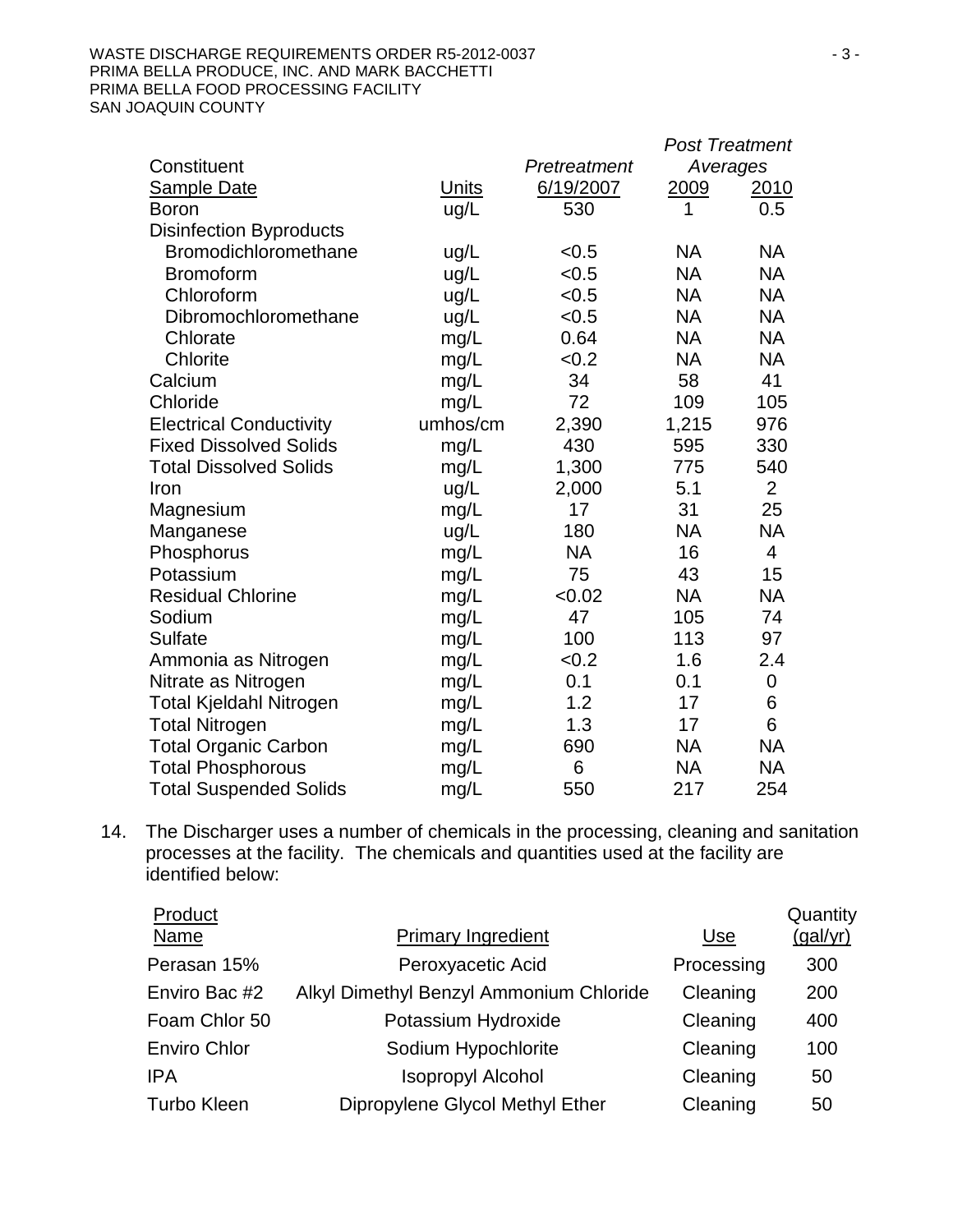- 15. The Discharger has implemented water conservation and source control at the facility. Each of the measures is discussed below:
	- a. Potassium based chemicals rather than sodium based chemicals are used where possible. Potassium hydroxide is used for cleaning activities. Potassium is a plant nutrient and therefore is more readily taken up by crops than sodium.
	- b. Peracetic acid rather than chlorine based chemicals is used. The switch minimizes the possibility of disinfection byproducts in the waste stream. Peracetic acid (also known as peroxyacetic acid) breaks down to acetic acid and hydrogen peroxide.

## **LAND APPLICATION SYSTEM**

- 16. The land application area (LAA) consists of 16.3 acres of cropped land divided into irrigation checks. The LAA will be cropped with orchard grass, rye grass, and fescue hay (or similar crop). The crop will be cut and removed from the LAA as often as needed to maintain crop health and crop production. The location of the LAA is presented on Attachment C, which is attached hereto and made part of this Order by reference.
- 17. Because wastewater will not be sufficient to meet the crop irrigation needs during the summer months, supplemental irrigation water will be applied. Supplemental water will be provided by the Naglee Burke Irrigation District, the source water is Old River. Supplemental irrigation water will be required in the months of June through October during normal precipitation years.
- 18. Although processing activities will occur from May through October, wastewater generated in September and October will remain in the wastewater pond until it is applied to the LAA the following season beginning in March. Normally, wastewater will not be applied from November through February, but winter month climatic conditions may require irrigation of the crop. This order does not prohibit application of wastewater or supplemental irrigation water except when conditions do not allow application as described in the Discharge Prohibitions, Specifications, and Land Application Requirements.
- 19. Supplemental irrigation water will be applied to the LAA. There are two connections to the same irrigation canal, but at different locations. The connections are named Supplemental Water Connection West, and Supplemental Water Connection East (SWC-West, and SWC-East). Water from SWC-West is discharged directly to the LAA. Water from SWC-East is discharged into the wastewater pond and subsequently applied to the LAA.
- 20. To characterize supplemental irrigation water quality, samples were collected from the irrigation canal. A summary of the results are presented below:

| Constituent                      | Units    | 8/23/2007 | $2009^{\frac{1}{2}}$ | 7/21/2010 |
|----------------------------------|----------|-----------|----------------------|-----------|
| <b>Electrical Conductivity</b>   | umhos/cm | 650       | 980                  | 577       |
| pH                               | std      | 8.5       | 8.0                  | 8.7       |
| <b>Biochemical Oxygen Demand</b> | mq/L     | 54.0      | 6.0                  | 5.3       |
| <b>Fixed Dissolved Solids</b>    | mq/L     | 320       | 290                  | 200       |
| <b>Total Dissolved Solids</b>    | mq/L     | 460       | 400                  | 300       |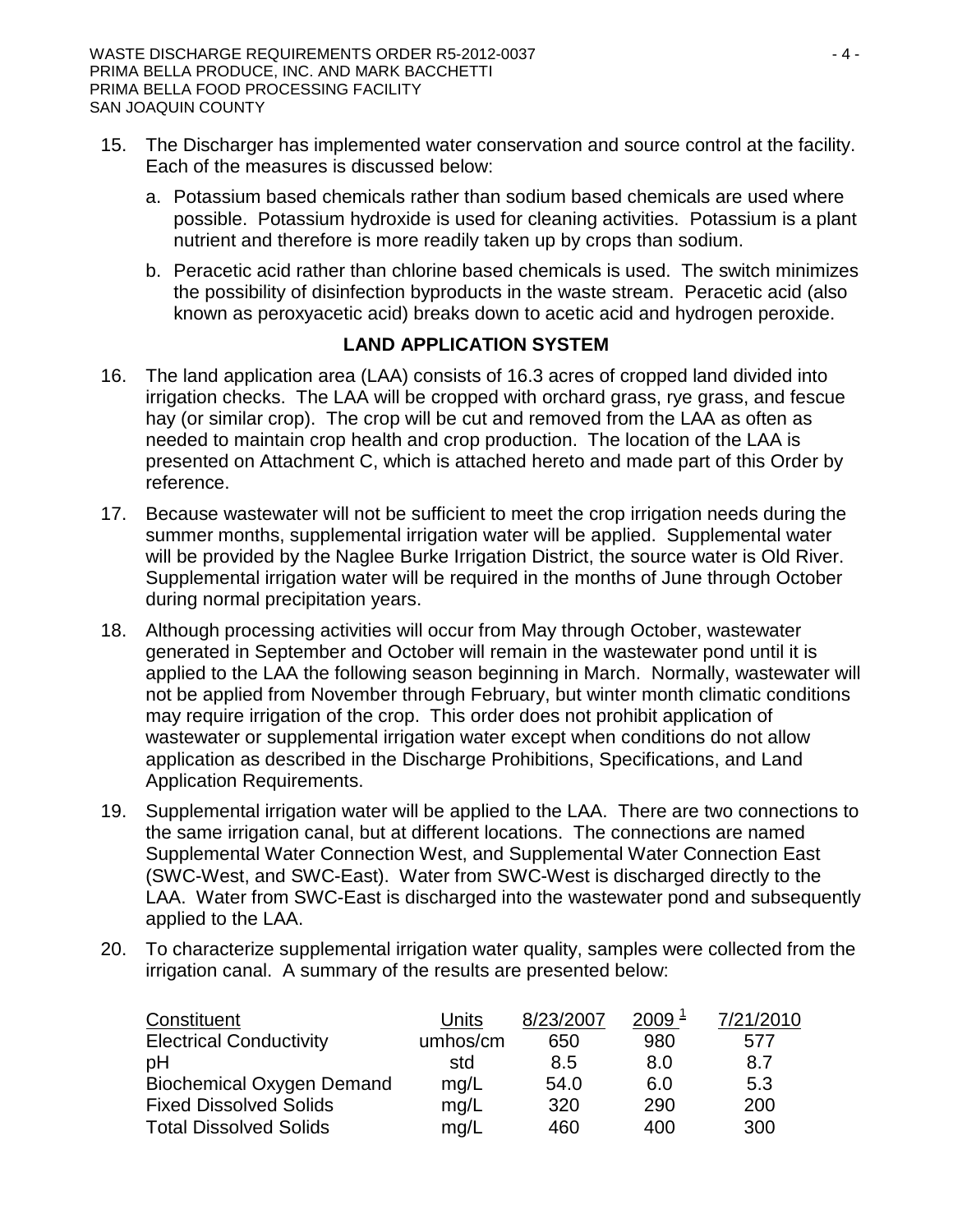| Constituent                    | Units | 8/23/2007 | $\frac{2009}{1}$ | 7/21/2010 |
|--------------------------------|-------|-----------|------------------|-----------|
| <b>Total Suspended Solids</b>  | mg/L  | 22        | 70               | 35        |
| Alkalinity ( $CaCO3$ )         | mg/L  | 130       | 110              | 80        |
| <b>Boron</b>                   | mg/L  | 0.32      | 0.3              | 0.3       |
| Calcium                        | mg/L  | 48        | 36               | 28        |
| Chloride                       | mg/L  | 120       | 118              | 75        |
| Iron                           | mg/L  | 0.51      | 2.5              | 1.35      |
| Magnesium                      | mg/L  | 22        | 18               | 14        |
| Ammonia as Nitrogen            | mg/L  | < 0.2     | 0.2              | 0.2       |
| Nitrate as Nitrogen            | mg/L  | 1.2       | 0.7              | 0.4       |
| <b>Total Kjeldahl Nitrogen</b> | mg/L  | 1.8       | 1.0              | 0.5       |
| <b>Total Nitrogen</b>          | mg/L  | 3.0       | 2.0              | 0.4       |
| Phosphorus                     | mg/L  | 0.3       | 0.5              | 0.2       |
| Potassium                      | mg/L  | 4.3       | 5.0              | 3.0       |
| Sodium                         | mg/L  | 87        | 81               | 59        |
| <b>Sulfate</b>                 | mg/L  | < 0.5     | 74               | 65        |

<sup>1</sup> Values reported for year 2009 are the average of samples collected in January, February, April, and July.

- 21. The supplemental irrigation water application method depends upon the intake location, both of which draw from the same irrigation canal. Supplemental irrigation water from the western connection (SWC-West) is applied to the LAA using siphon tubes drawing from an LAA irrigation ditch. Supplemental irrigation water from the eastern connection (SWC-East) is discharged to the wastewater pond. Wastewater and wastewater/supplemental irrigation water mixtures from the wastewater pond are applied to the LAA by surface irrigation.
- 22. Wastewater and/or supplemental irrigation water may be applied by flood irrigation, sprinkler system, or drip irrigation as long as the wastewater is applied consistent with the requirements in this Order, is evenly applied and prevents spills outside the LAA. Reapplying tailwater to the LAA or returning it to the wastewater pond is acceptable.
- 23. Crops will be cut and removed from the LAA. Removal of the crop will remove the nitrogen and dissolved solids that are taken up by the crop. Based on flow rates for wastewater (11.40 Mgal/year) and supplemental irrigation water (4.68 Mgal/year) estimated loading rates are discussed below.
- 24. TDS is composed of both Volatile Dissolved Solids (VDS) and FDS. The proportion of VDS to FDS in wastewater varies with the source, but 50-percent of the TDS in food processing wastewater may be in the volatile form. The VDS can be biologically treated by soil microorganisms in a well-managed wastewater treatment and land application system, when wastewater is not over-applied. The estimated FDS concentration in wastewater is approximately 430 mg/L. Based on the flow rate, approximately 40,687 pounds/year of FDS will be applied to the LAA (2,496 lbs/ac/year).
- 25. The estimated FDS concentration in supplemental irrigation water is approximately 320 mg/L. Based on the flow rate, approximately 12,435 pounds/year of FDS will be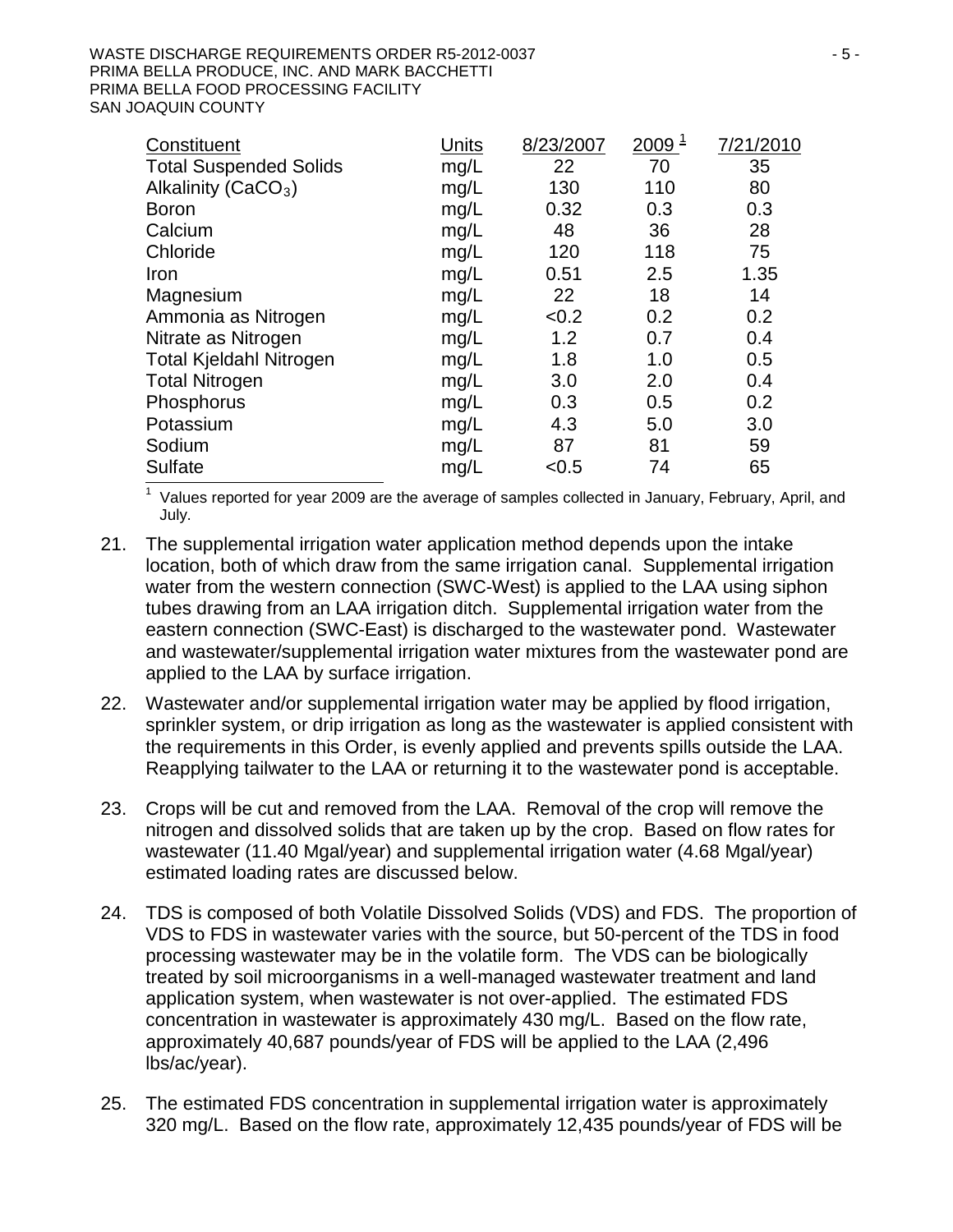applied to the LAA (763 lbs/ac/year). The total FDS loading rate is approximately 3,259 lbs/ac/year. It is anticipated that cropping will take up approximately 700 to 1,000 lbs/ac/year of dissolved solids. Based on the flow-weighted average of applied wastewater and supplemental irrigation water FDS concentration (398 mg/L), the discharge water quality is substantially better than the underlying groundwater quality which averages 3,440 mg/L. The discharge is unlikely to cause groundwater degradation.

- 26. Nitrogen is present in both the wastewater and in the supplemental irrigation water. The estimated nitrogen concentration in wastewater is approximately 2.6 mg/L. Based on the flow rate, approximately 246 pounds/year of total nitrogen will be applied to the LAA (15 lbs/ac/year). The estimated nitrogen concentration in supplemental irrigation water is 6.0 mg/L. Based on the flow rate, approximately 233 lbs/year will be applied to the LAA (14.3 lbs/ac/year). The approximate total nitrogen loading rate is 29.4 lbs/ac/year. The mixture of orchard grass, rye grass, and fescue hay crop grown in the LAA will take up approximately 300 pounds per acre of nitrogen. Other crops are acceptable if they provide similar uptake capacity. Due to the nitrogen deficiency, additional nitrogen may be required to support crop health.
- 27. The RWD included a water balance that was based on an annual wastewater discharge of 11.40 Mgal, 100-year annual return rainfall amounts, a wastewater storage capacity of 4.5 Mgal, and a total of 16.3 acres of LAA. During 100-year annual return rainfall year, the wastewater pond is large enough to store wastewater through the months of November through March. Supplemental irrigation water is needed to meet evapotranspiration demand from June through August.
- 28. Solid wastes consisting of corn husks, kernels, stems, etc. are generated by the processing operations. Such wastes are removed from the wastewater during screening and conveying processes and are transported offsite for animal feed. Approximately 84 tons/day of solids are generated during peak processing activities.

## **GROUNDWATER CONDITIONS**

- 29. Process water is provided to the facility by one onsite supply well. The total well depth is 231 feet below ground surface (bgs) and is screened from 201 to 231 feet bgs. The supply well location is presented on Attachment C.
	- a. The supply well was constructed in January 1996 using mud rotary drilling technique.
	- b. The perforated interval of the supply well is below an aquitard that exists from approximately 94 to 199 feet bgs.
	- c. The supply well was sampled on 1 November 2006. The monitoring data are presented below:

| Constituent                      | Units | 2006 | 2009      | 2010      |
|----------------------------------|-------|------|-----------|-----------|
| pH                               | s.u.  | 8.0  | 77        | 7.9       |
| Alkalinity as $CaCO3$            | mq/L  | 120  | 110       | 110       |
| <b>Total Hardness</b>            | mq/L  | 162  | <b>NA</b> | <b>NA</b> |
| <b>Biochemical Oxygen Demand</b> | mq/L  | ΝA   | 1.0       | 1.0       |
| <b>Boron</b>                     | mq/L  | 0.67 | 0.6       | 0.6       |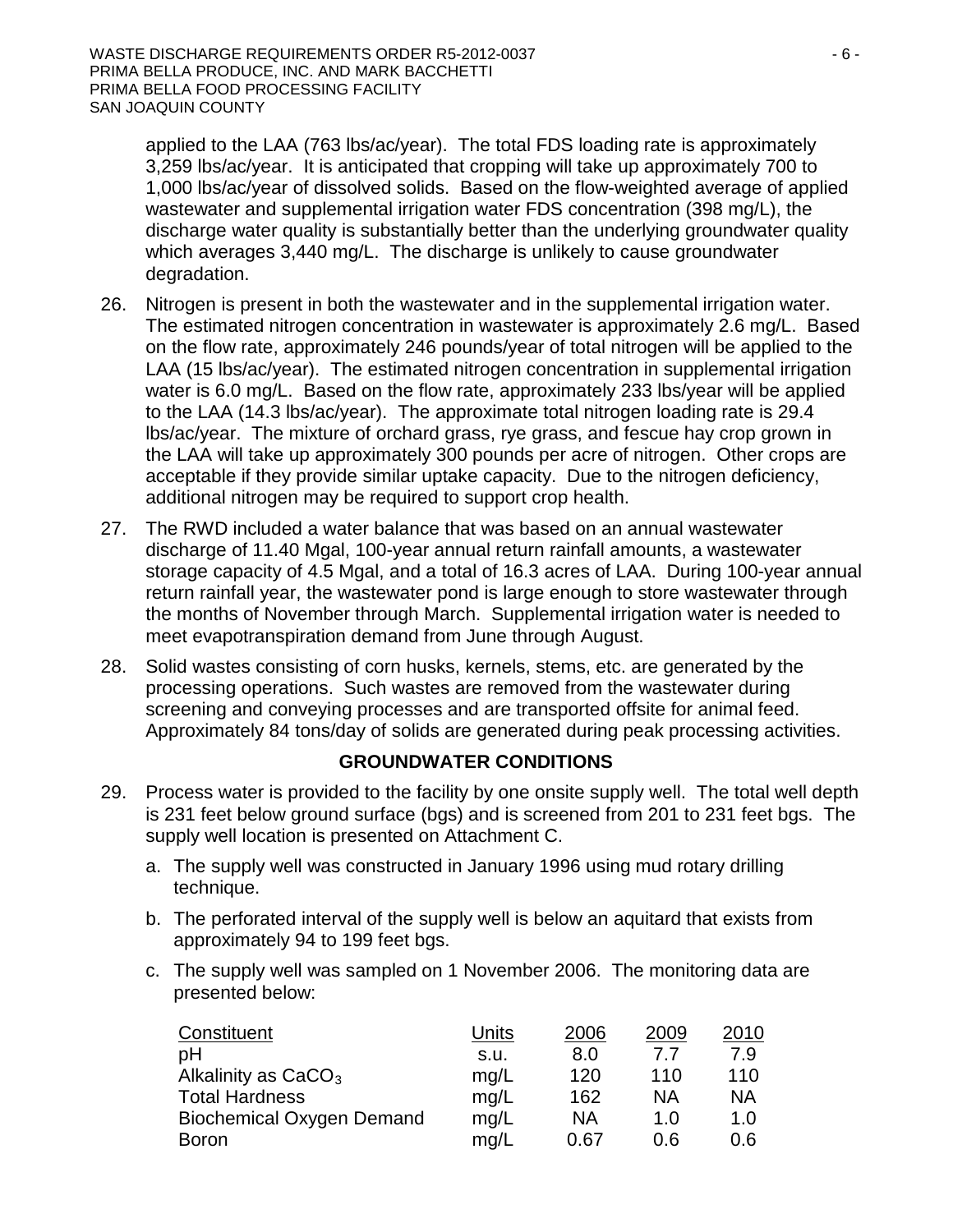#### WASTE DISCHARGE REQUIREMENTS ORDER R5-2012-0037 And the contract of the contract of the contract of the contract of the contract of the contract of the contract of the contract of the contract of the contract of the contra PRIMA BELLA PRODUCE, INC. AND MARK BACCHETTI PRIMA BELLA FOOD PROCESSING FACILITY SAN JOAQUIN COUNTY

| Chloride                       | mg/L | 50  | 50  | 53  |
|--------------------------------|------|-----|-----|-----|
| Sodium                         | mg/L | 74  | 70  | 69  |
| <b>Sulfate</b>                 | mg/L | 120 | 118 | 124 |
| <b>Fixed Dissolved Solids</b>  | mg/L | NA  | 330 | 250 |
| Ammonia as N                   | mg/L | ΝA  | 0.1 | 0.7 |
| Nitrate as Nitrogen            | mg/L | 1.6 | 1.8 | 1.9 |
| <b>Total Kjeldahl Nitrogen</b> | mg/L | NA  | 0.5 | 0.5 |
| <b>Total Nitrogen</b>          | mg/L | NA  | 2.0 | 1.9 |
|                                |      |     |     |     |

NA denotes Not Analyzed.

- d. Shallow groundwater quality was investigated in 2007 by collecting groundwater samples from hand augered soil borings. Based on the limited groundwater investigation, shallow groundwater exists approximately 6-7 feet bgs. Based on information from fuel leak sites in the area<sup>[1](#page-0-0)</sup>, shallow groundwater likely flows to the north-northeast towards Old River.
- 30. Grab groundwater samples were collected from soil borings at five locations at the site. The soil boring locations are presented on Attachment C. The groundwater quality data is summarized below:

| Units    | PB AB-1            | $AB-1$             | HAB-1              | HAB-2            | HAB-3                |
|----------|--------------------|--------------------|--------------------|------------------|----------------------|
|          | 2/28/07            | 3/9/07             | 6/27/07            | 6/27/07          | 6/27/07              |
| ft       | 7.00               | 7.50               | <b>NR</b>          | <b>NR</b>        | <b>NR</b>            |
| mg/L     | 820                | 670                | 830                | 280              | 1,300                |
| mg/L     | 240                | 300                | 600                | 160              | 86                   |
| mg/L     | <b>NA</b>          | <b>NA</b>          | 700                | 230              | 870                  |
| s.u.     | 7.6                | 7.4                | 6.9                | 6.8              | 6.9                  |
| umhos/cm | 6,100              | 5,200              | 4,520              | 1,800            | 5,580                |
| mg/L     | 3,600              | 3,600              | 3,700              | 1,400            | 4,900                |
| mg/L     | 2,412 <sup>1</sup> | 2,412 <sup>1</sup> | 2,479 <sup>1</sup> | 938 <sup>1</sup> | $3,283$ <sup>1</sup> |
| ug/L     | <b>NA</b>          | <b>NA</b>          | < 1,000            | 510              | $<$ 1,000            |
| ug/L     | < 0.5              | < 0.5              | < 0.5              | < 0.5            | < 0.5                |
|          |                    |                    |                    |                  |                      |

<sup>1</sup> Fixed Dissolved Solids concentration estimated with following ratio: 1 umho/cm  $_{EC}$  = 0.67 mg/L  $_{FDS}$ All samples were filtered with a 0.45 micron filter prior to digestion and analysis. NR denotes Not Reported. NA denotes Not Analyzed. "<" denotes less than with detection limit shown.

31. The sample from Boring HAB-2 contained the best groundwater quality. Groundwater in that area may be influenced by the nearby irrigation canal which leaks better quality water into the subsurface. As characterized by the other borings, groundwater quality at the site exceeded typically imposed Water Quality Objectives for TDS, electrical conductivity, nitrate, and sulfate. Because wastewater applied to the LAA is better quality than the shallow groundwater quality, groundwater monitoring is not required.

 <sup>1</sup> Spreckles Sugar Company, 20500 Holly Drive, Tracy; Frontier Transport, 425 Larch Road, Tracy; Shell #204-7804-0001, 3725 N. Tracy Blvd., Tracy.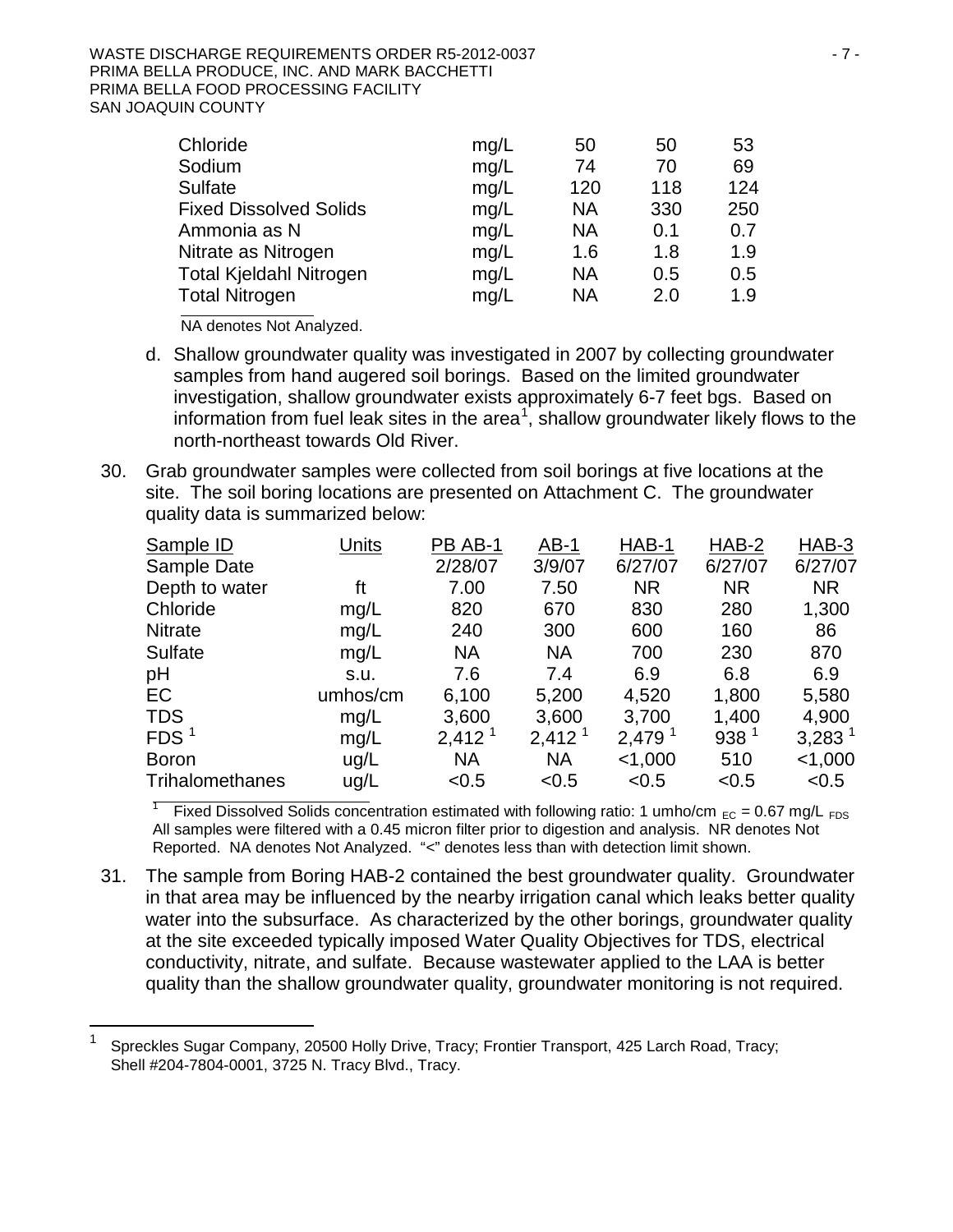## **SITE SPECIFIC CONDITIONS**

- 32. Land use in the vicinity consists primarily of agricultural uses; a dairy exists approximately 1,500 feet to the northeast. The dairy and associated LAAs are located hydraulically downgradient of the Prima Bella facility.
- 33. All portions of the facility are within the 100-year flood plain. The top of the wastewater pond berms were designed to be two feet above the 100-year flood elevation and are lined with a synthetic liner. The base flood elevation is 11.0 feet above mean sea level.
- 34. Based on the Western Regional Climate Center, the mean annual rainfall is approximately 12.26 inches; the 100-year return annual precipitation is 25.66 inches, and the evapotranspiration rate is 58.40 inches/year.
- 35. The facility employs approximately 160 employees during the processing season, operating one 8-hour shift a day, Monday through Friday.
- 36. Domestic waste is discharged to a septic tank and leachfield system regulated by the San Joaquin County Department of Public Health.
- 37. Surface soils consist of Merritt silty clay loam.

## **OTHER CONSIDERATIONS FOR FOOD PROCESSING WASTE**

- 38. Excessive application of food processing wastewater to land application areas can create objectionable odors, soil conditions that are harmful to crops and degradation of underlying groundwater by overloading the shallow soil profile and causing waste constituents (organic carbon, nitrate, other salts, and metals) to percolate below the root zone. Ordinarily, it is reasonable to expect some attenuation of various waste constituents that percolate below the root zone within the vadose (unsaturated) zone. Specifically, excess nitrogen can be mineralized and denitrified by soil microorganisms, organic constituents (measured as both BOD and volatile dissolved solids) can be oxidized, and some salinity species will undergo cation exchange with clay minerals, effectively immobilizing them.
- 39. Loading of BOD should be limited to prevent nuisance conditions. The maximum BOD loading rate that can be applied to land without creating nuisance conditions can vary significantly depending on the operation of the land application system. *Pollution Abatement in the Fruit and Vegetable Industry*, published by the United States Environmental Protection Agency (US EPA Publication 625/3-77-0007) (hereafter *Pollution Abatement*), cites BOD loading rates in the range of 36 lbs/acre/day to 600 lbs/acre/day but indicates the loading rates can be even higher under certain conditions. In no case shall the loadings cause a nuisance.
- 40. Acidic and/or reducing soil conditions can be detrimental to land treatment system function, and may cause groundwater degradation if the buffering capacity of the soil is exceeded. If soil pH decreases below 5 and the soil remains in a reducing state for prolonged periods, naturally occurring metals (including iron and manganese) could dissolve and degrade underlying groundwater. In practice, prolonged reducing conditions are not likely because: a) the annual cycle of lowered pH during loading with either wastewater or fertilizer is followed by pH recovery during cropping and organic matter cycling and; b) the dose and rest cycling for wastewater application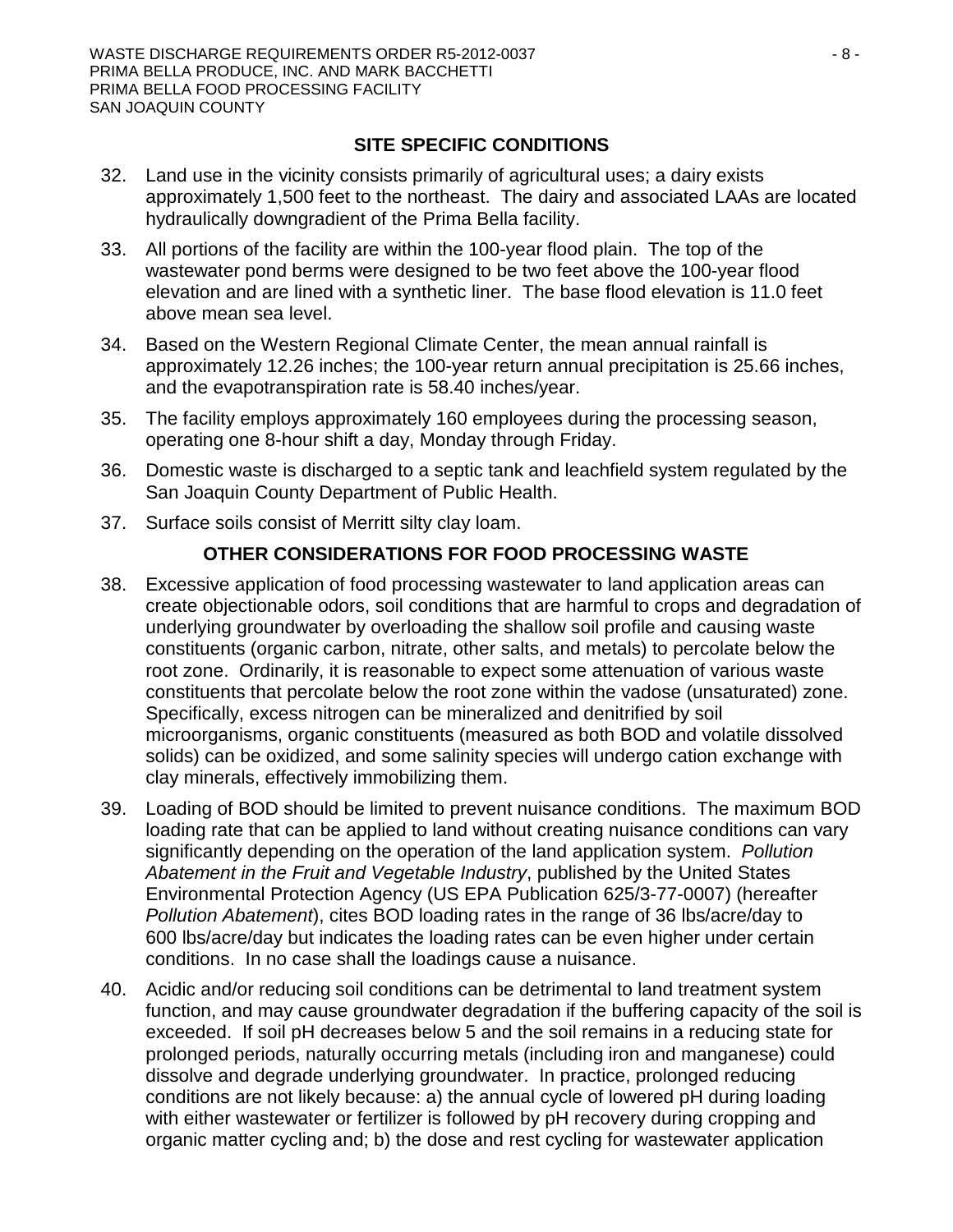either in spreading basins or using irrigation creates alternate anoxic and aerobic conditions. *Pollution Abatement* recommends that water applied to crops have a pH within 6.4 to 8.4 to protect crops. The soils and underlying groundwater are expected to adequately buffer the discharge.

a. The RWD reports the pH of the wastewater varies from 6.0 to 6.3. According to the California League of Food Processors, *Manual of Good Practice for Land Application of Food Processing/Rinse Water*, a slightly acidic soil pH from 6.0 to 7.0 is ideal for many plants.

## **BASIN PLAN, BENEFICIAL USES, AND REGULATORY CONSIDERATIONS**

- 41. The *Water Quality Control Plan for the Sacramento River and San Joaquin River Basins, Fourth Edition* (hereafter Basin Plan) designates beneficial uses, establishes water quality objectives, contains implementation plans and policies for protecting waters of the basin, and incorporates by reference plans and policies adopted by the State Water Resources Control Board. Pursuant to Section 13263(a) of the California Water Code (Water Code), waste discharge requirements (WDRs) must implement the Basin Plan.
- 42. Surface water drainage is to Old River. The facility is within the San Joaquin Delta Hydrologic Area (No. 544.00), as depicted on interagency hydrologic maps prepared by the Department of Water Resources in August 1986.
- 43. The beneficial uses of the Sacramento/San Joaquin Delta are municipal and domestic supply; agricultural supply; industrial service supply, industrial process supply; navigation; water contact recreation; non-contact water recreation; warm freshwater habitat; cold freshwater habitat; migration of aquatic organisms; spawning, reproduction, and/or early development; and wildlife habitat.
- 44. The beneficial uses of underlying groundwater are municipal and domestic water supply, agricultural supply, industrial service supply, and industrial process supply.
- 45. Pursuant to Water Code Section 13263(g), discharge is a privilege, not a right, and adoption of this Order does not create a vested right to continue the discharge.
- 46. The Delta Protection Act of 1992 established the Delta Protection Commission and defined a Primary and Secondary Zone in the Delta. The Secondary Zone is the area outside the Primary Zone and within the Legal Delta. The Secondary Zone is not within the planning area of the Delta Protection Commission, but is subject to the land use authority of local government. The site is located within the Secondary Zone.

### **ANTIDEGRADATION ANALYSIS**

47. State Water Resources Control Board (State Board) Resolution 68-16 (the Antidegradation Policy) requires that the Regional Water Board, in regulating the discharge of waste, must maintain the high quality of waters of the state until it is demonstrated that any change in quality will be consistent with maximum benefit to the people of the state, will not unreasonably affect beneficial uses, and will not result in water quality less than that described in the Regional Water Board's policies (e.g., quality that exceeds water quality objectives). Resolution 68-16 also requires that waste discharged to high quality waters be required to meet WDRs that will result in the best practicable treatment or control of the discharge. Resolution 68-16 prohibits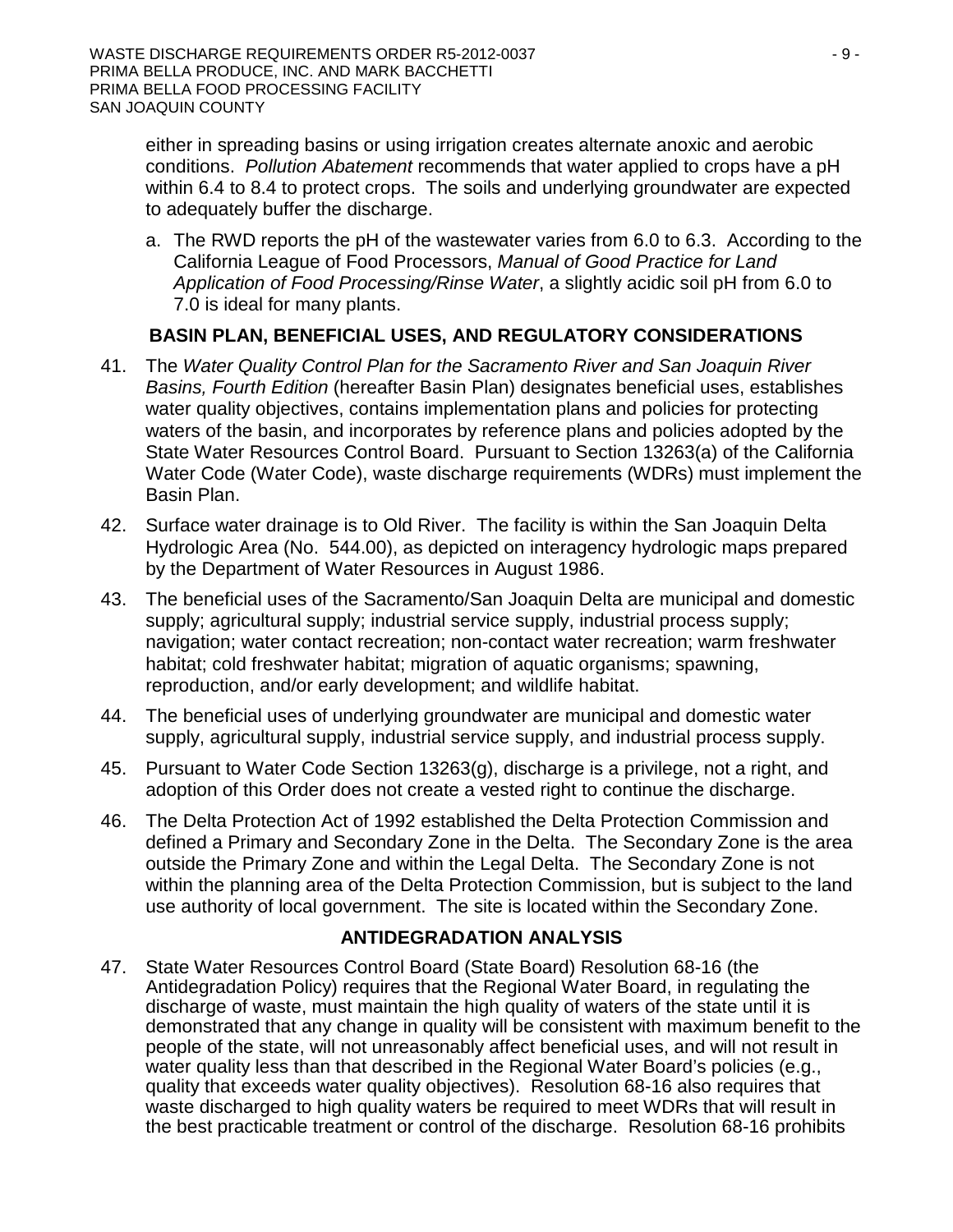degradation of groundwater quality as it existed in 1968, or at any time thereafter that groundwater quality was better than in 1968, other than degradation that was previously authorized. An antidegradation analysis is required for an increased volume or concentration of waste.

48. The facility was constructed approximately in 1996. A groundwater investigation characterized groundwater quality at the site. The investigation indicated that background groundwater quality is poor. It is reasonable to conclude area groundwater has been impacted by the long history of agricultural activity in the area.

Limited degradation of high-quality groundwater by some of the typical waste constituents released with discharge from a food processing facility (after effective source control, treatment, and control) may be consistent with maximum benefit to the people of the State at appropriate sites. When allowed, the degree of degradation permitted depends upon many factors (e.g., background water quality, the waste constituent, the beneficial uses and water quality objectives, management practices, source control measures, and waste constituent treatability). The following best practicable treatment and controls have been implemented:

- a. Potassium based chemicals rather than sodium based chemicals are used where possible. Potassium hydroxide is used for cleaning activities. Potassium is a plant nutrient and therefore is more readily taken up by crops than sodium.
- b. Peracetic acid rather than chlorine based chemicals is used. The switch minimizes the possibility of disinfection byproducts in the waste stream. Peracetic acid (also known as peroxyacetic acid) breaks down to acetic acid and hydrogen peroxide.
- c. Wastewater is recycled before discharge to the wastewater system. The recycling activities reduce the pumping rate at the supply well from 250 gallons per minute (gpm) to 50 gpm. Reducing the volume of water pumped reduces the FDS load that originates in the source water.
- d. The wastewater pond is lined with a 60-mil HDPE liner and equipped with aerators to reduce BOD and nitrogen in the wastewater.
- e. The LAA was increased in size from 8.0 to 16.3 acres. The LAA is cropped to take up nitrogen and other dissolved solids in the wastewater.
- f. Use of higher quality surface water for supplemental irrigation water.
- g. Ongoing employee education and training to improve housekeeping practices for storage and clean-up procedures has been implemented.
- h. Site processes have been modified to minimize cleaning activities and conserve water.

Based on the information on wastewater, supplemental irrigation water, and the water quality of the shallow groundwater zone, the discharge is unlikely to degrade groundwater quality. Section F presents groundwater limits that are effective immediately and require no degradation beyond existing background groundwater quality.

The Discharger employs 160 employees during processing season. The facility provides an economic benefit to the growers that supply corn to the facility, to equipment suppliers, and transportation companies. The use of wastewater to irrigate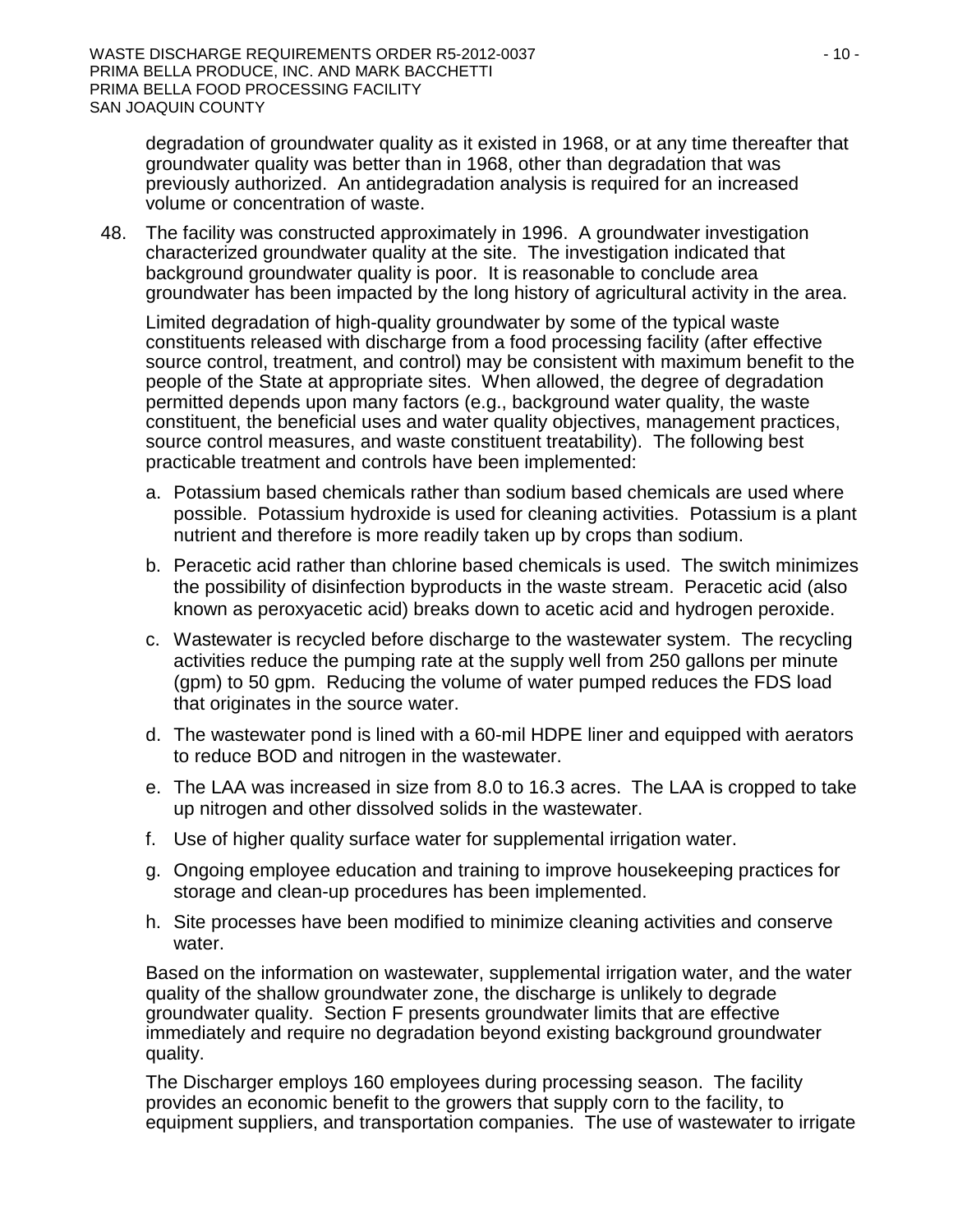crops in place of higher quality surface or groundwater supplies is a benefit to the people of the State.

This Order establishes requirements to ensure the discharge will not unreasonably threaten present and anticipated beneficial uses or result in groundwater quality that exceeds water quality objectives set forth in the Basin Plan. This Order imposes effluent limitations, and limits land application of nitrogen to agronomic rates. This Order establishes effluent limitations that are protective of the beneficial uses of the underlying groundwater. As characterized by the soil borings, groundwater quality at the site exceeded typically imposed Water Quality Objectives for TDS, electrical conductivity, nitrate, and sulfate. Because wastewater applied to the LAA is better quality than the shallow groundwater quality, groundwater monitoring is not required. Although this Order does not require groundwater monitoring, it does include requirements for monitoring the wastewater and land application areas. If the results of monitoring reveal a previously undetected threat to water quality or indicate a change in waste character such that the discharge poses a threat to water quality, the Executive Officer may require groundwater monitoring and/or the Central Valley Water Board may reopen this Order to consider groundwater limitations and other requirements to comply with Resolution 68-16. Accordingly, the discharge is consistent with the antidegradation provisions of Resolution 68-16. This Order will be reopened if necessary to reconsider effluent limitations and other requirements to comply with Resolution 68-16. Based on the existing record, the discharge is consistent with the antidegradation provisions of Resolution 68-16.

49. California Water Code Section 13267(b) provides that: "*In conducting an investigation specified in subdivision (a), the regional board may require that any person who has discharged, discharges, or is suspected of having discharged or discharging, or who proposes to discharge waste within its region, or any citizen or domiciliary, or political agency or entity of this state who has discharged, discharges, or is suspected of having discharged or discharging, or who proposes to discharge, waste outside of its region that could affect the quality of waters within its region shall furnish, under penalty of perjury, technical or monitoring program reports which the regional board requires. The burden, including costs, of these reports shall bear a reasonable relationship to the need for the report and the benefits to be obtained from the reports. In requiring those reports, the regional board shall provide the person with a written explanation with regard to the need for the reports, and shall identify the evidence that supports requiring that person to provide the reports*."

The technical reports required by this Order and the attached Monitoring and Reporting Program R5-\_\_ are necessary to assure compliance with these WDRs. The Discharger owns and operates the facility that generates the waste subject to this Order.

50. California Department of Water Resources standards for the construction and destruction of groundwater wells is described in California Well Standards Bulletin 74-90 (June 1991) and Water Well Standards: State of California Bulletin 94-81 (December 1981). These standards, and any more stringent standards adopted by the state or county pursuant to Water Code Section 13801, apply to all monitoring wells.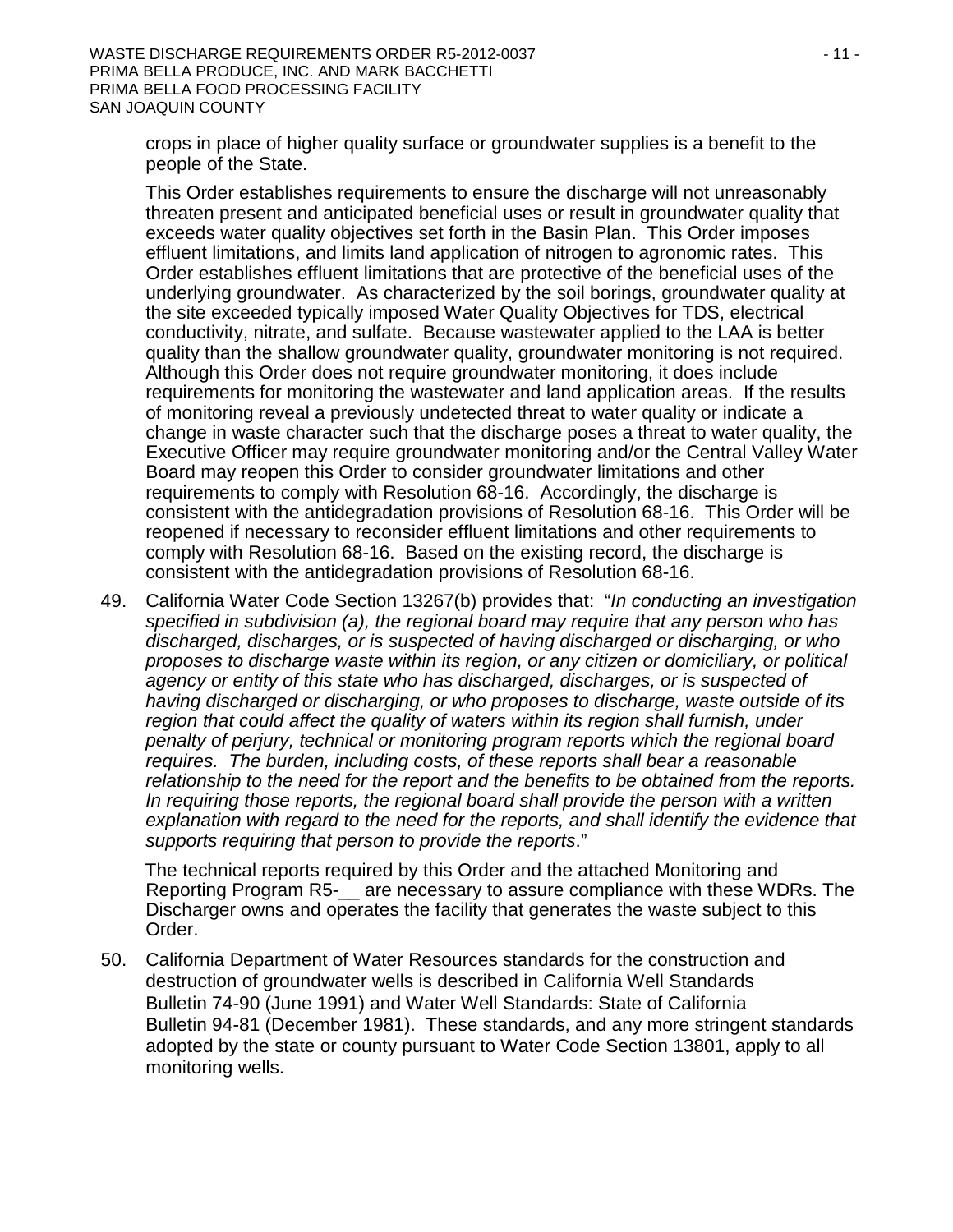## **CCR TITLE 27 EXEMPTION**

- 51. This discharge is exempt from the requirements of *Consolidated Regulation for Treatment, Storage, Processing, or Disposal of Solid Waste*, as set forth in Title 27, California Code of Regulations, section 20005 et seq. (hereafter Title 27). The exemption, pursuant to sections 20090(b), 20090(f), and 20090(h) is based on the following:
	- a. The operation of the lined wastewater pond, and the application of treated wastewater to the LAA is exempt based on section 20090(b):
		- i. The Central Valley Water Board has issued waste discharge requirements.
		- ii. This discharge is in compliance with the Basin Plan.
		- iii. The wastewater does not need to be managed according to California Code of Regulations, Title 22 as a hazardous waste.
	- b. Minimal amounts of solids may pass through the wastewater ponds. Application of the decomposable solids as a soil amendment to the LAA is exempt based on Title 27 section 20090(f). The solids are exempt because:
		- i. The solids are nonhazardous.
		- ii. The waste constituents in the solids are decomposable.
		- iii. Application to land is considered a best management practice. The practice allows the nutrients to slowly decompose, prevents odors or vector issues associated with composting and improves soil tilth.
		- iv. The Central Valley Water Board has issued waste discharge requirements.
	- c. Discharge of treated wastewater to the LAA is exempt based on Title 27, section 20090(h). Application of treated wastewater to LAA will result in additional waste treatment, water reuse, and nutrient recycling. Natural processes in the LAA provide the additional treatment; percolate wastewater/supplemental irrigation/storm water moving below the crop root zones will recharge groundwater; and nutrients will be taken up by crops, harvested, and removed from the LAA.
- 52. State regulations that prescribe procedures for detecting and characterizing the impact of waste constituents from waste management units on groundwater are found in Title 27. The data analysis methods of Title 27 are appropriate for determining whether the discharge complies with the terms for protection of groundwater specified in this Order.

### **CEQA**

53. Construction of the wastewater treatment pond, expansion of the existing land application area; and the land application of waste thereto constitutes an expansion of the discharge that triggers the CEQA environmental review process. The Central Valley Water Board, as lead agency, developed an Initial Study and Negative Declaration based on information provided by the Discharger in the RWD and a draft Initial Study. The Board determined that the project would not cause any significant environmental impacts if operated in compliance with this Order and adopted a Negative Declaration for the pond and LAA expansion on \_\_.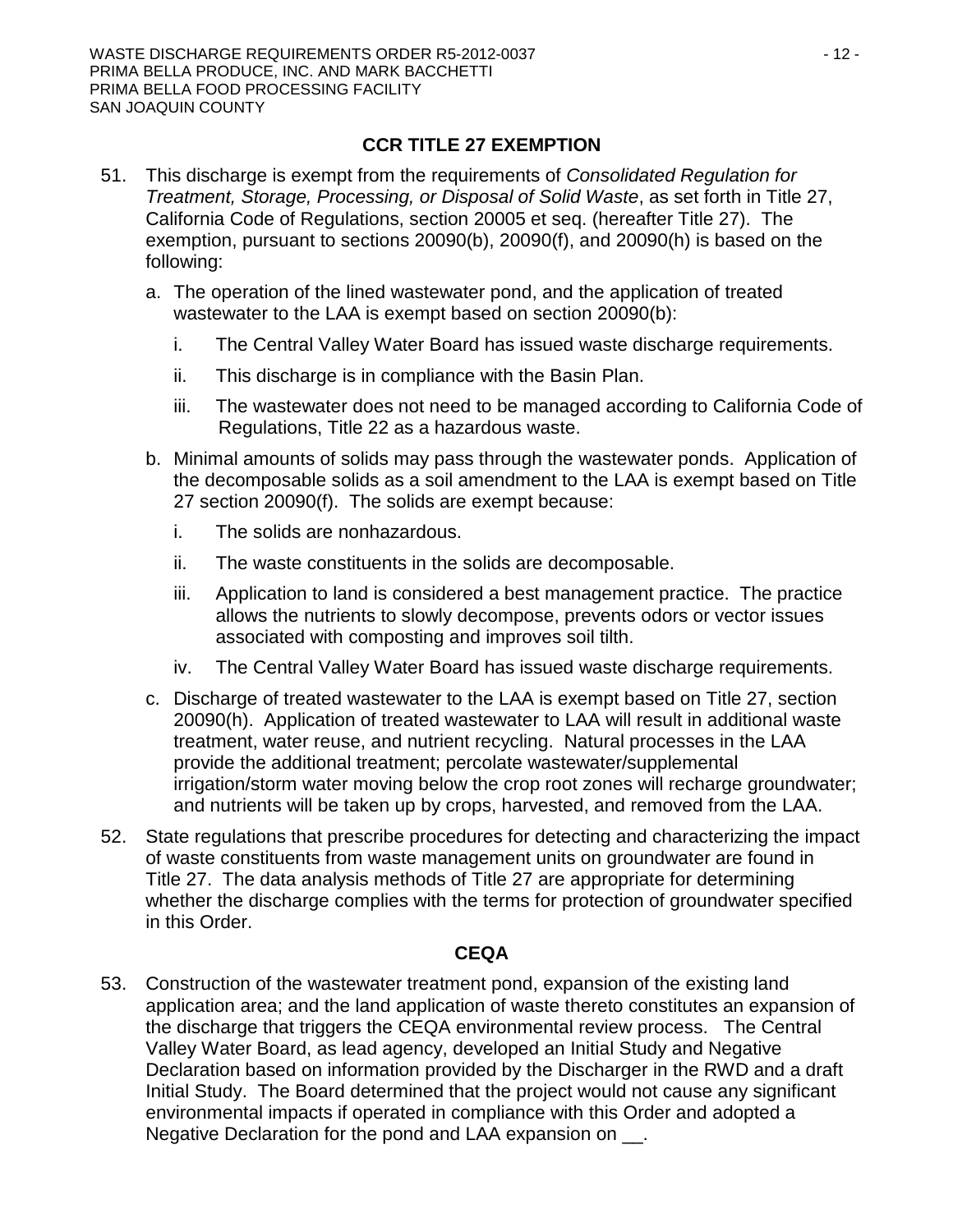## **PUBLIC NOTICE**

- 54. All the above and the supplemental information and details in the attached Information Sheet, incorporated by reference herein, were considered in establishing the following conditions of discharge.
- 55. The Discharger and interested agencies and persons were notified of the intent to prescribe WDRs for this discharge and provided an opportunity for a public hearing and an opportunity to submit their written views and recommendations.
- 56. In a public meeting, all comments pertaining to the discharge were heard and considered.

**IT IS HEREBY ORDERED** that pursuant to Water Code sections 13263 and 13267, Prima Bella Produce, Inc. and Mark Bacchetti, their agents, successors, and assigns, in order to meet the provisions contained in Division 7 of the California Water Code and regulations adopted there under, shall comply with the following:

*Note: Other prohibitions, conditions, definitions, and the method of determining compliance are contained in the attached "Standard Provisions and Reporting Requirements for Waste Discharge Requirements" dated 1 March 1991.*

## **A. Discharge Prohibitions:**

- 1. Discharge of wastes, including irrigation tailwater, to surface waters or surface water drainage courses is prohibited.
- 2. Bypass or overflow of untreated or partially treated wastewater is prohibited.
- 3. Discharge of waste classified as "hazardous," defined in Title 27, section 20164, or "designated," as defined in Water Code section 13173, is prohibited.
- 4. The discharge of wastewater in a manner other than as described in the findings is prohibited.
- 5. The discharge of toxic substances into the wastewater pond such that biological treatment mechanisms are disturbed is prohibited.
- 6. The discharge of wastewater other than to the pond and LAA identified in the findings is prohibited.
- 7. The discharge of domestic wastewater to the process wastewater treatment system is prohibited.
- 8. The discharge of process wastewater to a domestic wastewater treatment system (septic system) is prohibited.

## **B. Discharge Specifications:**

- 1. The discharge of wastewater and/or storm water mixtures to the wastewater pond shall not exceed 100,000 gallons per day as a monthly average. Compliance with this requirement shall be determined based on a standard calendar month.
- 2. Storm water may be collected from paved areas and roof down-spouts, and then mixed with wastewater at the sump for discharge to the wastewater pond.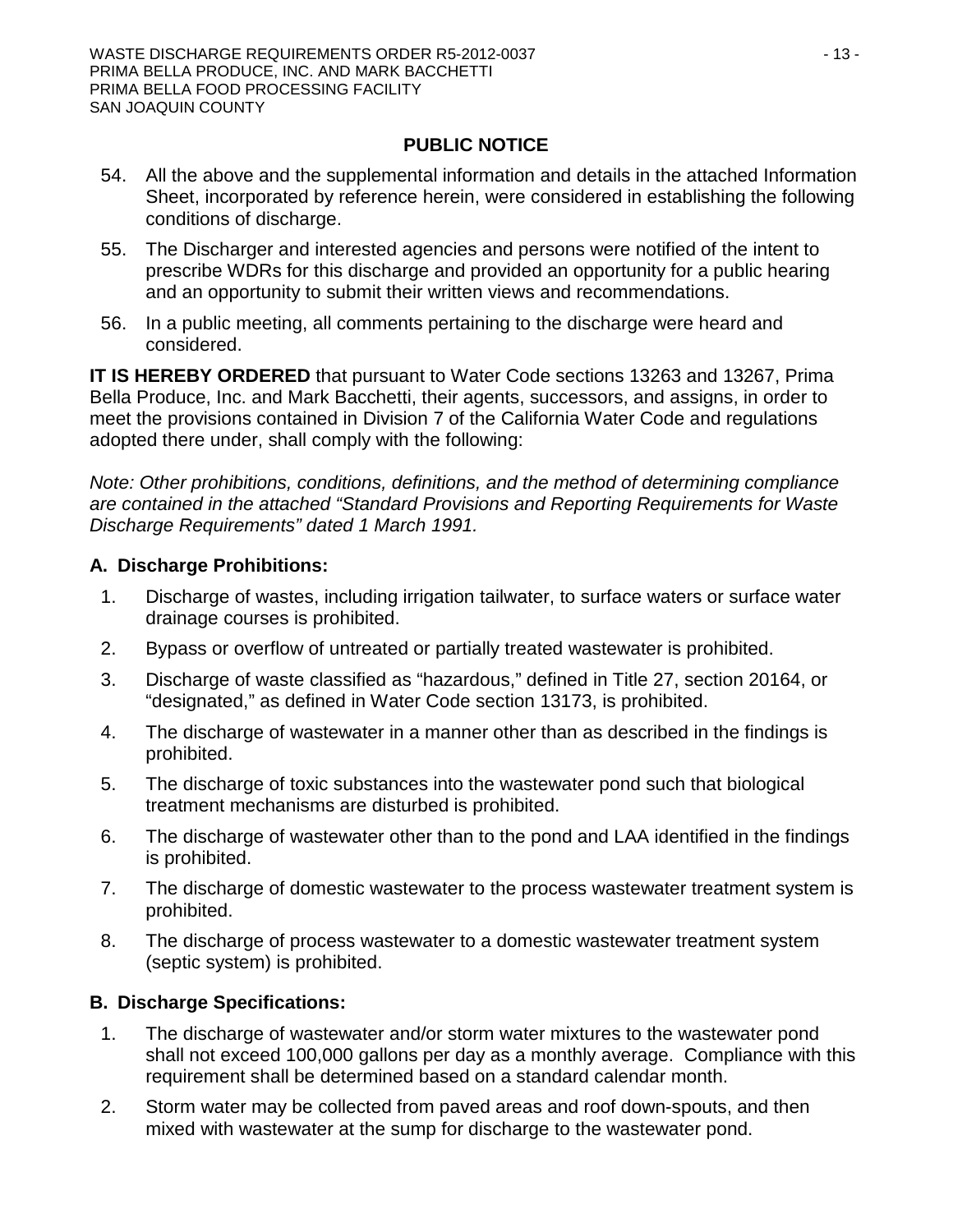- 3. Neither the treatment nor the discharge of wastewater shall cause a nuisance or condition of pollution as defined by the Water Code section 13050.
- 4. The discharge shall not cause the degradation of any groundwater.
- 5. No wastewater constituent shall be released or discharged, or placed where it will be released or discharged, in a concentration or in a mass that causes violation of the Groundwater Limitations.
- 6. Objectionable odors originating at this facility shall not be perceivable beyond the limits of the property owned by the Discharger.
- 7. Sufficient dissolved oxygen shall be maintained in the upper zone (one foot) of the pond to prevent objectionable odors at the facility property boundary.
- 8. The Discharger shall operate all systems and equipment to maximize treatment of wastewater and optimize the quality of the discharge.
- 9. The pond shall be managed to prevent the breeding of mosquitoes. In particular:
	- a. An erosion control program should assure that small coves and irregularities are not created around the perimeter of the water surface.
	- b. Weeds shall be minimized through control of water depth, harvesting, and/or use of herbicides.
	- c. Dead algae, vegetation, and debris shall not accumulate on the water surface.
- 10. The wastewater pond shall be designed, constructed, operated, and maintained to prevent inundation or washout due to floods with a 100-year return frequency.
- 11. Pond freeboard shall never be less than two feet, as measured vertically from the water surface to the lowest point of overflow.
- 12. The wastewater treatment and land application system shall have sufficient capacity to accommodate wastewater flow and seasonal precipitation. Design seasonal precipitation shall be based on total annual precipitation using a return period of 100 years, distributed monthly in accordance with historical rainfall patterns.
- 13. On or about **15 October** each year, available pond storage capacity shall at least equal the volume necessary to comply with Discharge Specifications B.11 and B.12.

### **C. Effluent and Loading Rate Limitations:**

1. Treated wastewater applied to land shall not exceed the following effluent and loading rate limits.

| Constituent                      | <u>Units</u> | Daily<br>Maximum | Cycle<br>Average $\frac{1}{2}$ | Annual<br>Average $\frac{2}{3}$ | Annual<br>T <u>otal</u> |
|----------------------------------|--------------|------------------|--------------------------------|---------------------------------|-------------------------|
| <b>Biochemical Oxygen Demand</b> | lbs/ac/day   | 300              | 100                            | NA                              | ΝA                      |
| <b>Fixed Dissolved Solids</b>    | ma/L         | 2,000            | ΝA                             | 1.500                           | <b>NA</b>               |
| <b>Total Nitrogen</b>            | lbs/ac/year  | <b>NA</b>        | <b>NA</b>                      | ΝA                              | 300                     |

The cycle average loading rate shall be determined by dividing the daily loading rate by the number of

days since the last wastewater application<br><sup>2</sup> Annual average for Total Nitrogen is the sum of all nitrogen applied as described below. NA denotes Not Applicable.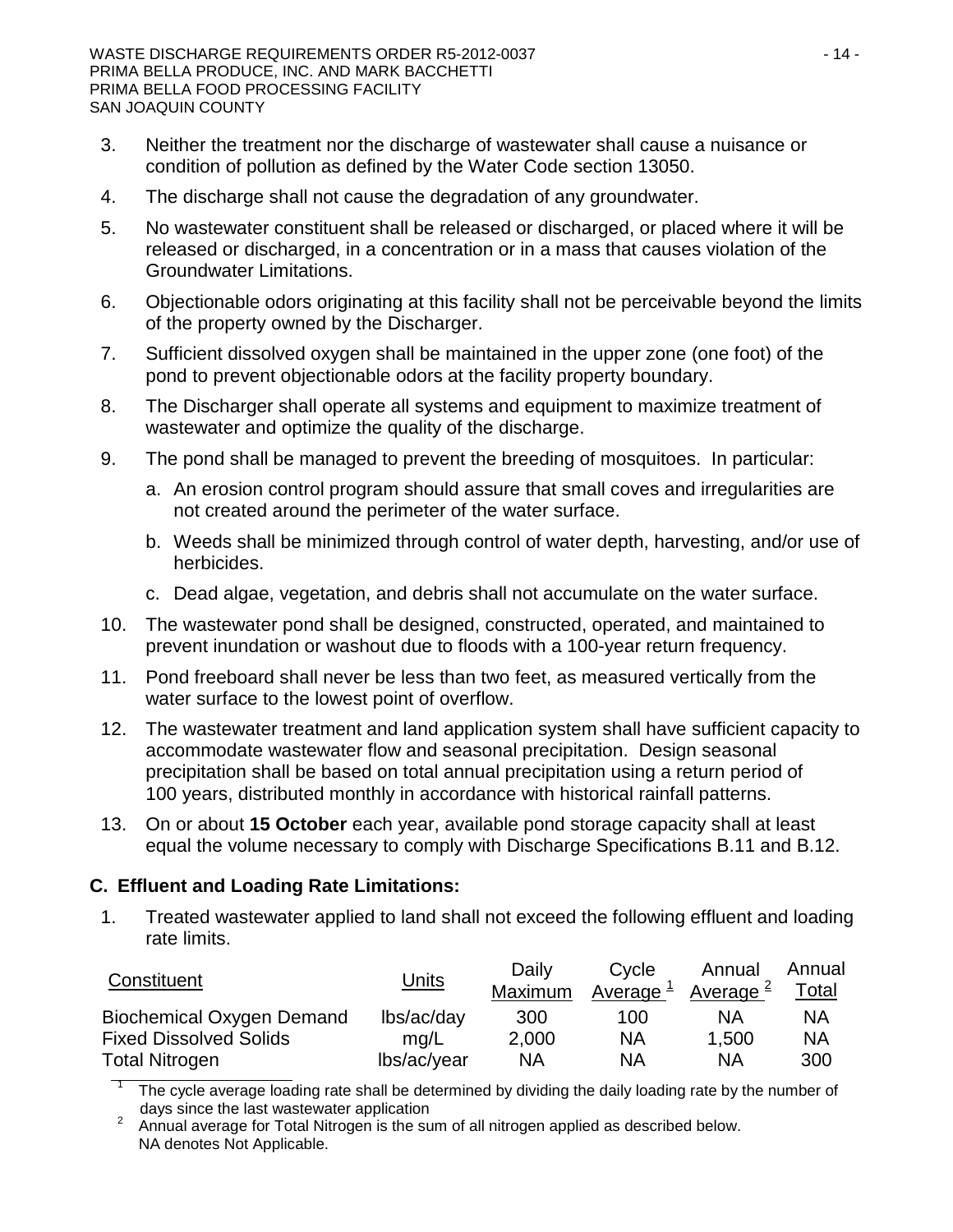WASTE DISCHARGE REQUIREMENTS ORDER R5-2012-0037 And the state of the state of the state of the state of the state of the state of the state of the state of the state of the state of the state of the state of the state of t PRIMA BELLA PRODUCE, INC. AND MARK BACCHETTI PRIMA BELLA FOOD PROCESSING FACILITY SAN JOAQUIN COUNTY

a. The mass of BOD applied to each irrigation check of the LAA on a daily basis shall be calculated using the following formula:

$$
M = \frac{8.345(CV)}{A}
$$

Where: *M* = mass of BOD applied in lbs/ac/day

- $C =$  concentration of BOD in mg/L (using data from the latest monthly result)
- *V* = volume of wastewater applied in millions of gallons

*A* = area of the check irrigated in acres

8.345 = unit conversion factor

- b. The cycle average loading rate shall be determined by dividing the daily loading rate (as determined above) by the number of days since the last wastewater application. (Note that Land Application Requirement D.15 requires a minimum of 5 days between wastewater applications to any irrigation check.)
- c. The mass of total nitrogen applied to each irrigation check on an annual basis shall be calculated using the following formula:

$$
M = \sum_{i=1}^{12} \frac{(8.345(C_iV_i) + M_x)}{A}
$$

- Where:  $M =$  mass of nitrogen applied in lbs/ac/yr
	- $C_i$  = concentration of total nitrogen in month *i* in mg/L
	- $V_i$  = volume of wastewater applied during calendar month *i* in million gallons
	- $A =$  area of the check irrigated in acres
	- $i =$  the number of the month (e.g., January = 1, February = 2, etc.)
	- $M_x$  = nitrogen mass from other sources (e.g., fertilizer) in pounds

8.345 = unit conversion factor

d. The average annual FDS mass loading to each irrigation check shall be calculated using the following formula:

$$
C_a = \sum_{i=1}^{12} \frac{C_i}{12}
$$

Where:  $C_a$  = average annual FDS concentration in mg/L  $C_i$  = FDS concentration for calendar month *i* in mg/L

 $i =$  the number of the month (e.g., January = 1, February = 2, etc.)

2. Wastewater applied to the LAA shall not have a pH of less than 5.5 or greater than 10.0.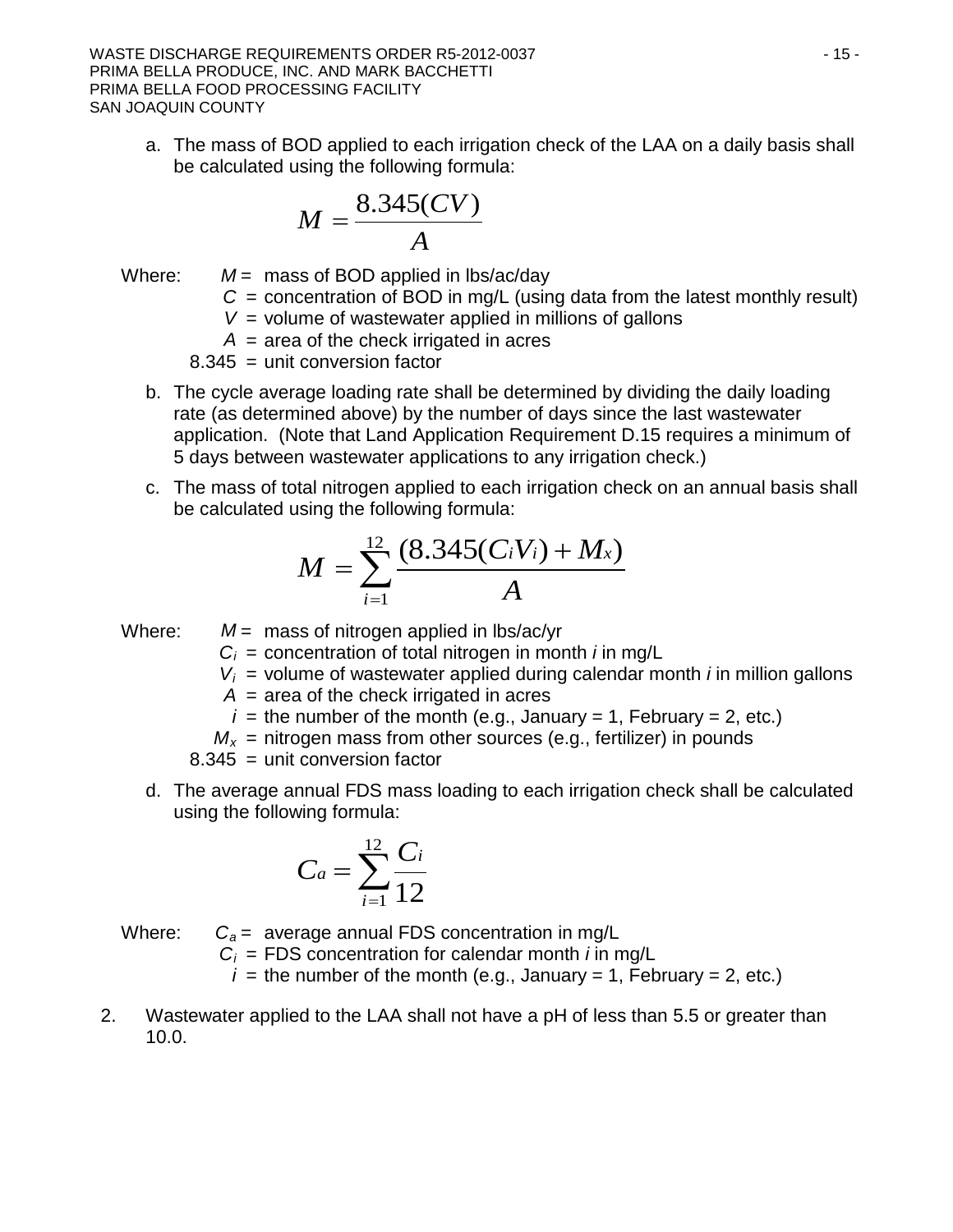### **D. Land Application Area Requirements:**

- 1. The discharge shall be distributed uniformly on adequate acreage in compliance with the Discharge Specifications and Effluent Limitations.
- 2. Crops shall be grown on the LAA. Crops shall be selected based on nutrient uptake capacity, tolerance to high soil moisture conditions, consumptive use of water, and irrigation requirements. Cropping activities shall be sufficient to take up the nitrogen applied, and crops shall be harvested and removed from the land at least on an annual basis.
- 3. Discharge of treated wastewater, including runoff, spray or droplets from the irrigation system, shall not occur outside the boundaries of the LAA. Treated wastewater application using sprinklers, flood, or drip irrigation is acceptable if the discharge complies with all requirements of this Order.
- 4. Hydraulic loading of treated wastewater and irrigation water shall be at reasonable agronomic rates designed to minimize the potential impact to groundwater quality by percolation of wastewater and irrigation water below the root zone (i.e., deep percolation).
- 5. Application of treated wastewater to the LAA using sprinkler irrigation is prohibited when wind velocities exceed 30 miles per hour.
- 6. The LAA shall be managed to prevent breeding of mosquitoes. More specifically:
	- a. All applied irrigation water must infiltrate completely within 24 hours.
	- b. Ditches not serving as wildlife habitat should be maintained free of emergent, marginal, and floating vegetation.
	- c. Low pressure pipelines, unpressurized pipelines, and ditches that are accessible to mosquitoes shall not be used to store wastewater.
- 7. For surface irrigation, a 10-foot buffer zone shall be maintained between any watercourse and the wetted area resulting from application of treated wastewater.
- 8. For sprinkler irrigation, a 50-foot buffer zone shall be maintained between any watercourse and the wetted area resulting from application of treated wastewater.
- 9. A 50-foot buffer zone shall be maintained between any industrial, domestic, or irrigation well and the wetted area resulting from application of treated wastewater.
- 10. A 50-foot buffer zone shall be maintained between any properties developed with residences and the wetted area resulting from application of treated wastewater.
- 11. Discharges to the LAA shall be managed to minimize both erosion and runoff from the irrigated area.
- 12. A berm shall be maintained around the perimeter of the LAA to prevent the runoff of treated wastewater or storm water. Discharge of storm water runoff from the LAA to surface water drainage courses is prohibited.
- 13. The resulting effect of the wastewater discharge on the soil pH shall not exceed the buffering capacity of the soil profile and shall not cause significant mobilization of soil constituents such as iron and manganese.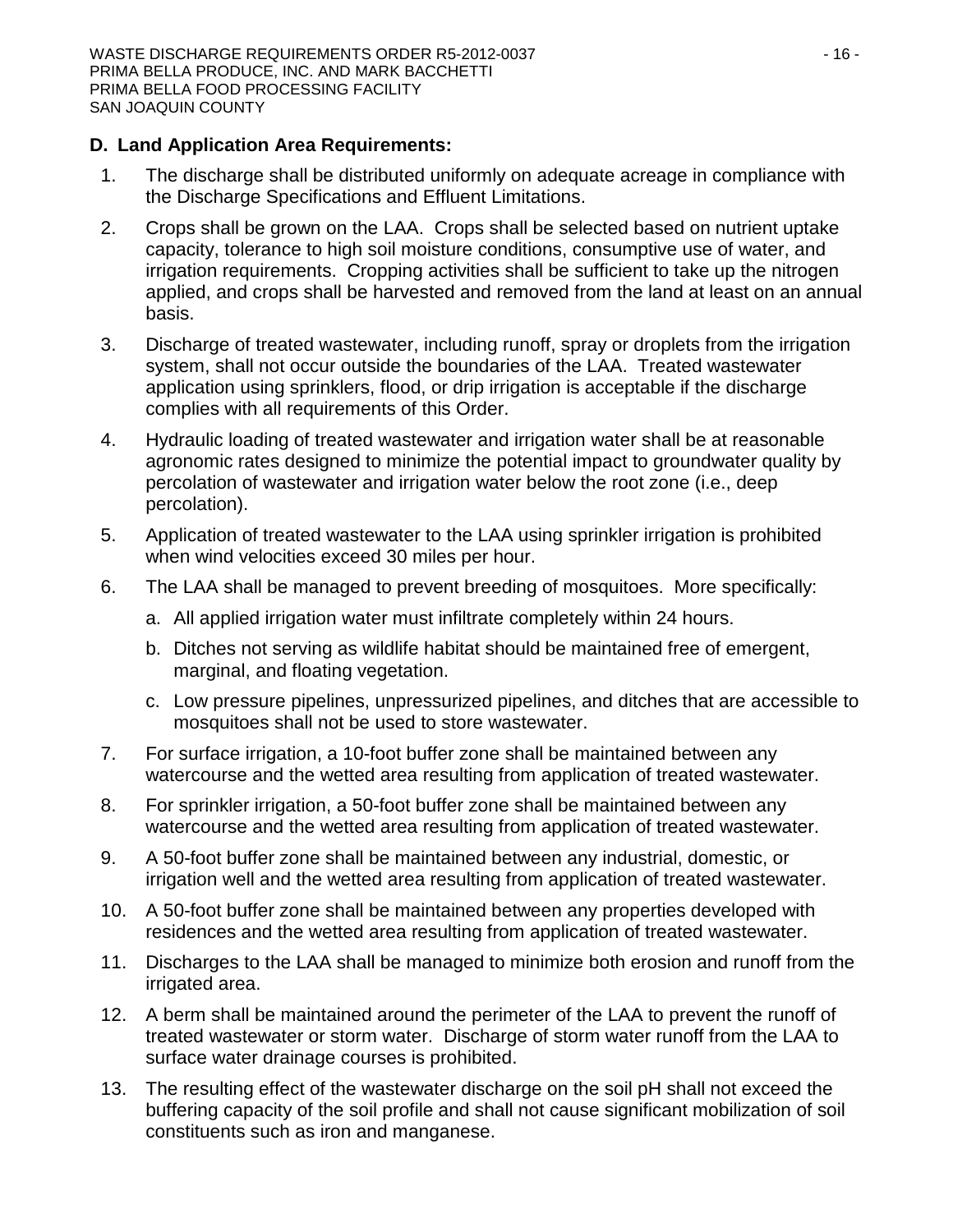- 14. Effluent shall not be discharged to the LAA during periods of precipitation, and for at least 24 hours after cessation of precipitation, or when soils are saturated.
- 15. Application of treated wastewater to the LAA via flood irrigation shall only occur on furrows graded or irrigation checks configured so as to achieve uniform distribution, minimize ponding, and provide for tailwater control. Furrow runs and irrigation checks shall not be longer and slopes shall not be greater than what permits reasonably uniform infiltration and maximum practical irrigation efficiency.
- 16. Wastewater application areas shall be allowed to dry for at least 5 days from the end of wastewater application before the next wastewater application.
- 17. There shall be no standing water in the LAA 24 hours after treated wastewater is applied, except during periods of heavy rains sustained over two or more consecutive days.

## **E. Solids/Sludge Disposal Requirements:**

- 1. Collected screenings and other solids removed from wastewater shall be disposed of offsite in a manner that is consistent with Title 27, division 2, subdivision 1 and approved by the Executive Officer.
- 2. Sludge and other solids shall be removed from sumps, screens, wastewater pond, etc. as needed to ensure optimal operation and adequate hydraulic capacity. Solids drying operations, if any, shall be designed and operated to prevent leachate generation.
- 3. Storage and disposal of domestic wastewater sludge (septage) shall comply with existing Federal, State, and local laws and regulations, including permitting requirements and technical standards.
- 4. Sludge and other solids shall be removed from septic tanks as needed to ensure optimal operation and adequate hydraulic capacity. A duly authorized carrier shall haul sludge, septage, and domestic wastewater.
- 5. Any proposed change in solids use or disposal practice from a previously approved practice shall be reported to the Executive Officer at least 90 days in advance of the change.

## **F. Groundwater Limitations:**

1. Effective immediately the discharge, in combination with other sources, shall not cause underlying groundwater to contain waste constituents in concentrations statistically greater than existing background groundwater quality. If groundwater monitoring is required pursuant to a subsequent order, background groundwater quality shall be calculated using the methods provided in Title 27 section 20415(e)(10).

## **G. Provisions:**

- 1. All of the following reports shall be submitted pursuant to Water Code section 13267, and prepared by a California registered professional as described in Provision G.2.
	- a. By **7 September 2012**, the Discharger shall submit a *Nutrient Management Plan* that evaluates the nutrient load to each land application area and develops and implements pollution prevention management practices to restrict nutrient loading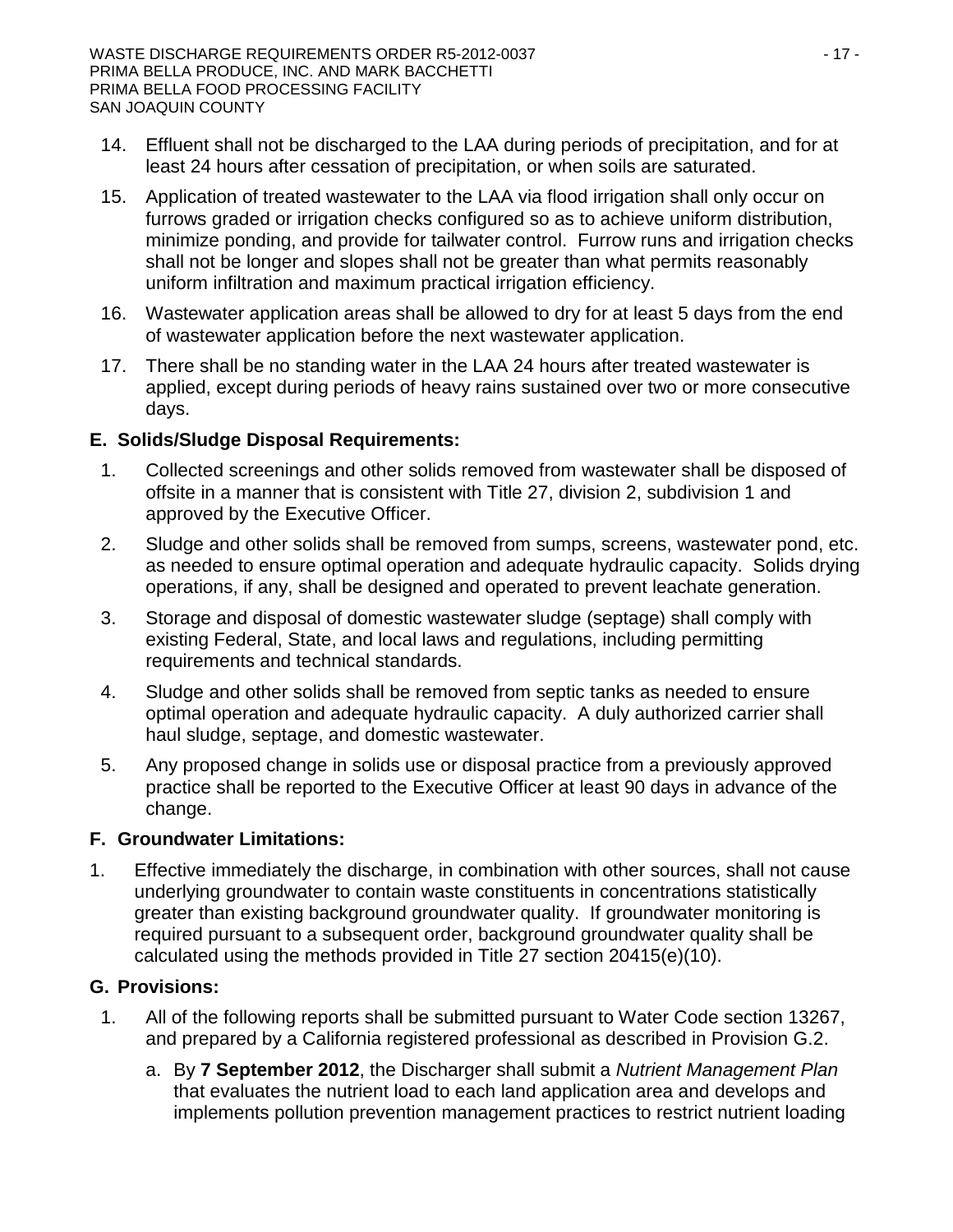that that necessary for the specified crop and ensures compliance with the effluent limitation.

- 2. In accordance with California Business and Professions Code sections 6735, 7835, and 7835.1, engineering and geologic evaluations and judgments shall be performed by or under the direction of registered professionals competent and proficient in the fields pertinent to the required activities. All technical reports specified herein that contain workplans, that describe the conduct of investigations and studies, or that contain technical conclusions and recommendations concerning engineering and geology, shall be prepared by or under the direction of appropriately qualified professional(s), even if not explicitly stated. Each technical report submitted by the Discharger shall contain a statement of qualifications of the responsible licensed professional(s) as well as the professional's signature and/or stamp of the seal.
- 3. The Discharger shall comply with the Monitoring and Reporting Program R5-2012-0037, which is part of this Order, and any revisions thereto as ordered by the Executive Officer.
- 4. The Discharger shall comply with the "Standard Provisions and Reporting Requirements for Waste Discharge Requirements", dated 1 March 1991, which is attached hereto and by reference a part of this Order. This attachment and its individual paragraphs are commonly referenced as "Standard Provision(s)."
- 5. At least **180 days** prior to any sludge removal and disposal, the Discharger shall submit a *Sludge Cleanout Plan*. The plan shall include a detailed plan for sludge removal, drying, and disposal. The plan shall specifically describe the phasing of the project, measures to be used to control runoff or percolate from the sludge as it is drying, and a schedule that shows how all dried biosolids will be removed form the site prior to the onset of the rainy season **(1 October)**. If the Discharger proposes to land apply biosolids at the effluent recycling site, the report shall include a Report of Waste Discharge and filing fee to apply for separate waste discharge requirements.
- 6. A discharger whose waste flow has been increasing, or is projected to increase, shall estimate when flows will reach hydraulic and treatment capacities of its treatment, collection, and disposal facilities. The projections shall be made in January, based on the last three years' average dry weather flows, peak wet weather flows and total annual flows, as appropriate. When any projection shows that capacity of any part of the facilities may be exceeded in four years, the discharger shall notify the Central Valley Water Board by **31 January**.
- 7. The Discharger shall comply with all conditions of this Order, including timely submittal of technical and monitoring reports. On or before each report due date, the Discharger shall submit the specified document to the Central Valley Water Board or, if appropriate, a written report detailing compliance or noncompliance with the specific schedule date and task. If noncompliance is being reported, then the Discharger shall state the reasons for such noncompliance and provide an estimate of the date when the Discharger will be in compliance. The Discharger shall notify the Central Valley Water Board in writing when it returns to compliance with the time schedule. Violations may result in enforcement action, including Central Valley Water Board or court orders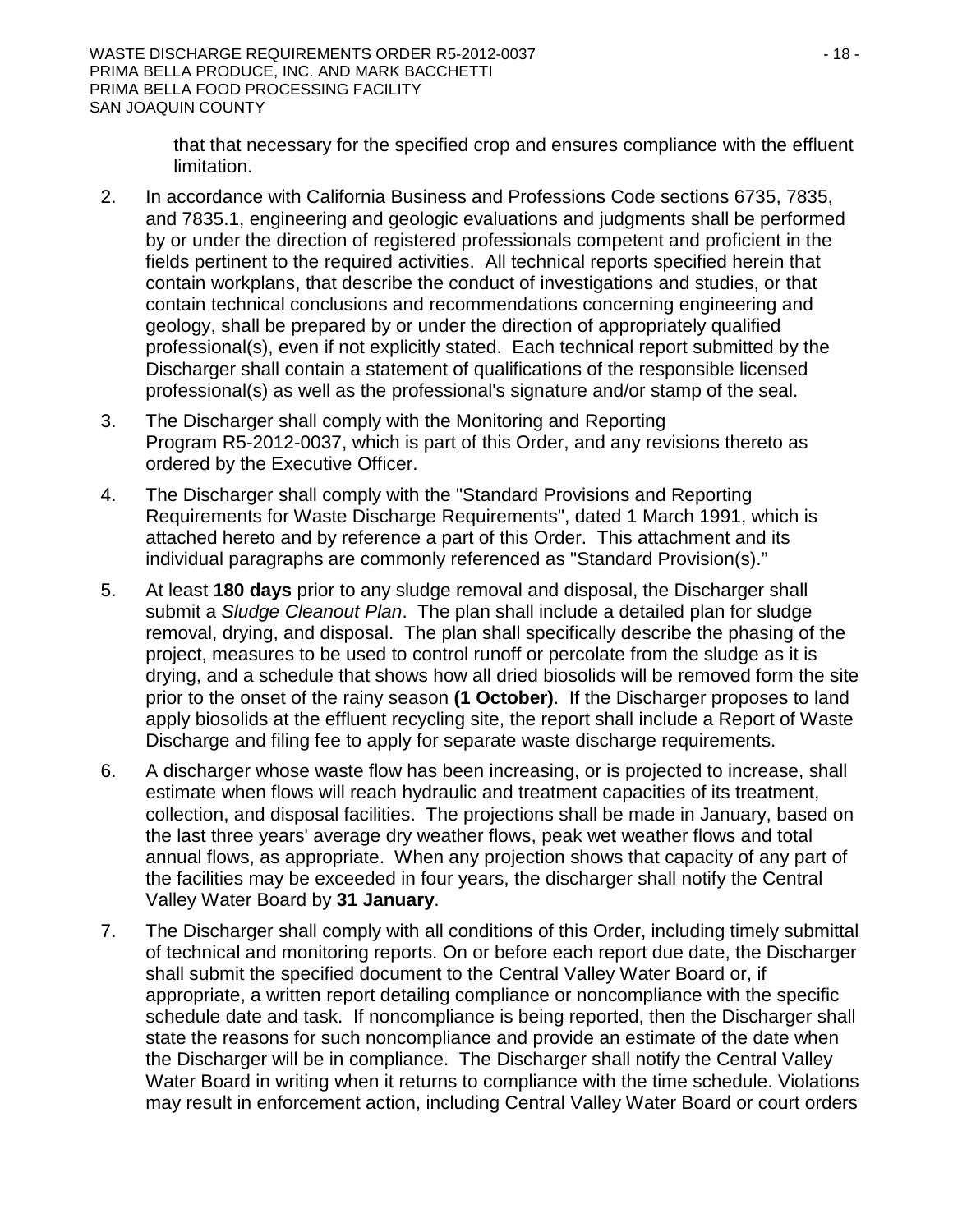requiring corrective action or imposing civil monetary liability, or in revision or rescission of this Order.

- 8. The Discharger shall at all times properly operate and maintain all facilities and systems of treatment and control (and related appurtenances) that are installed or used by the Discharger to achieve compliance with the conditions of this Order. Proper operation and maintenance also includes adequate laboratory controls and appropriate quality assurance procedures. This provision requires the operation of back-up or auxiliary facilities or similar systems that are installed by the Discharger when the operation is necessary to achieve compliance with the conditions of this Order.
- 9. The Discharger shall use the best practicable cost-effective control technique(s) including proper operation and maintenance, to comply with this Order.
- 10. At least **90 days** prior to termination or expiration of any lease, contract, or agreement involving disposal or recycling areas or off-site reuse of effluent, used to justify the capacity authorized herein and assure compliance with this Order, the Discharger shall notify the Central Valley Water Board in writing of the situation and of what measures have been taken or are being taken to assure full compliance with this Order.
- 11. In the event of any change in control or ownership of the facility or wastewater disposal areas, the Discharger must notify the succeeding owner or operator of the existence of this Order by letter, a copy of which shall be immediately forwarded to the Central Valley Water Board.
- 12. To assume operation as Discharger under this Order, the succeeding owner or operator must apply in writing to the Executive Officer requesting transfer of the Order. The request must contain the requesting entity's full legal name, the state of incorporation if a corporation, the name and address and telephone number of the persons responsible for contact with the Central Valley Water Board, and a statement. The statement shall comply with the signatory paragraph of Standard Provision B.3 and state that the new owner or operator assumes full responsibility for compliance with this Order. Failure to submit the request shall be considered a discharge without requirements, a violation of the Water Code. If approved by the Executive Officer, the transfer request will be submitted to the Central Valley Water Board for its consideration of transferring the ownership of this Order at one of its regularly scheduled meetings.
- 13. A copy of this Order including the MRP, Information Sheet, Attachments, and Standard Provisions, shall be kept at the discharge facility for reference by operating personnel. Key operating personnel shall be familiar with its contents.
- 14. The Discharger shall report to the Central Valley Water Board any toxic chemical release data it reports to the State Emergency Response Commission within 15 days of reporting the data to the Commission pursuant to Section 313 of the "Emergency Planning and Community Right to Know Act of 1986."
- 15. The Discharger shall report promptly to the Central Valley Water Board any material change or proposed change in the character, location, or volume of the discharge.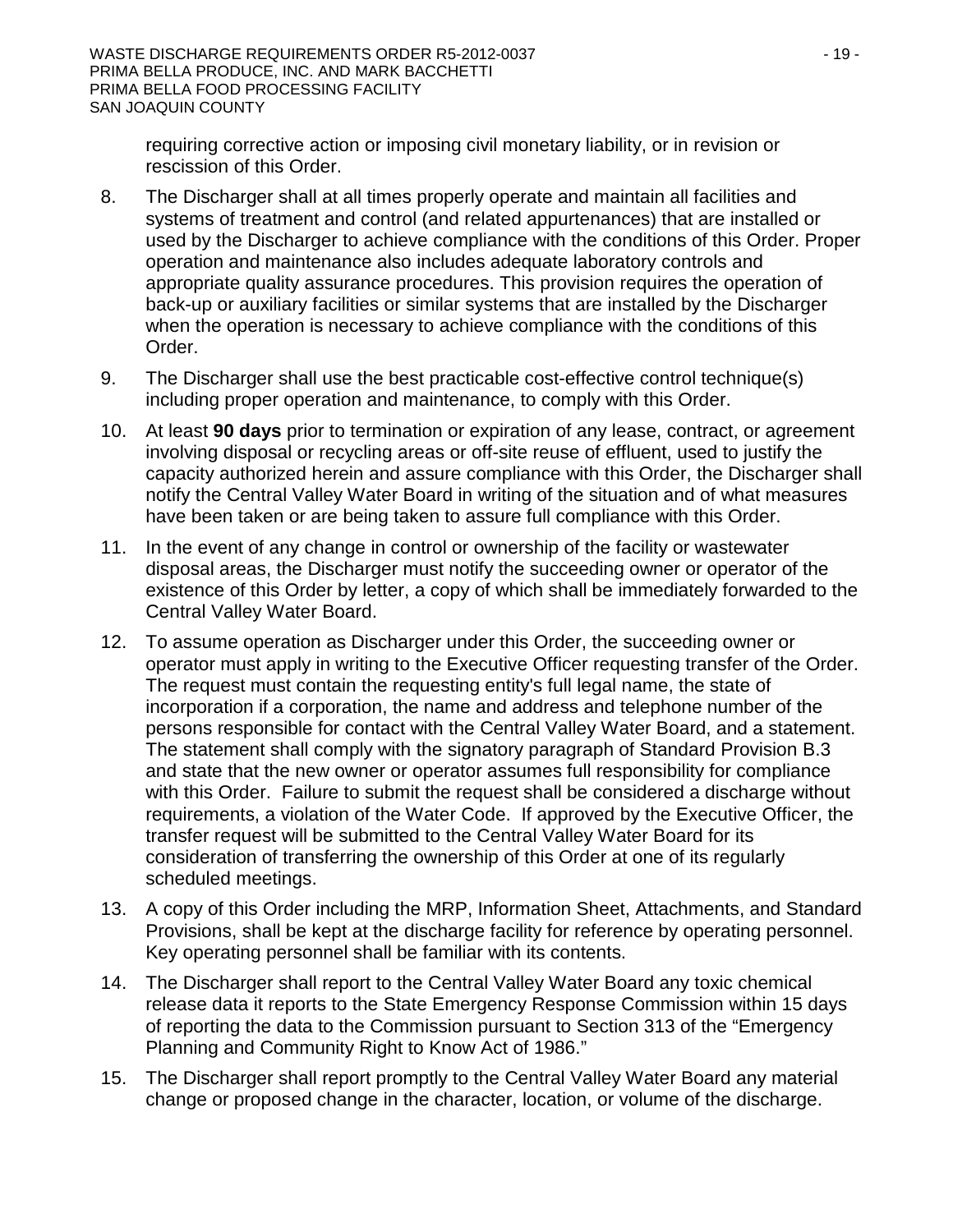- 16. If, in the opinion of the Executive Officer, the Discharger fails to comply with the provisions of this Order, the Executive Officer may refer this matter to the Attorney General for judicial enforcement, may issue a complaint for administrative civil liability, or may take other enforcement actions. Failure to comply with this Order may result in the assessment of Administrative Civil Liability of up to \$10,000 per violation, per day, depending on the violation, pursuant to the Water Code, including sections 13268, 13350 and 13385. The Central Valley Water Board reserves its right to take any enforcement actions authorized by law.
- 17. The Central Valley Water Board will review this Order periodically and will revise requirements when necessary.

Any person aggrieved by this action of the Central Valley Water Board may petition the State Water Board to review the action in accordance with Water Code section 13320 and California Code of Regulations, title 23, sections 2050 and following. The State Water Board must receive the petition by 5:00 p.m., 30 days after the date of this Order, except that if the thirtieth day following the date of this Order falls on a Saturday, Sunday, or state holiday, the petition must be received by the State Water Board by 5:00 p.m. on the next business day. Copies of the law and regulations applicable to filing petitions may be found on the Internet at: *[http://www.waterboards.ca.gov/public\\_notices/petitions/water\\_quality.](http://www.waterboards.ca.gov/public_notices/petitions/water_quality)* or will be provided upon request.

I, PAMELA C. CREEDON, Executive Officer, do hereby certify the foregoing is a full, true, and correct copy of an Order adopted by the California Regional Water Quality Control Board, Central Valley Region, on 7 June 2012.

Original signed by

PAMELA C. CREEDON, Executive Officer

TRO/ALO:6/14/2012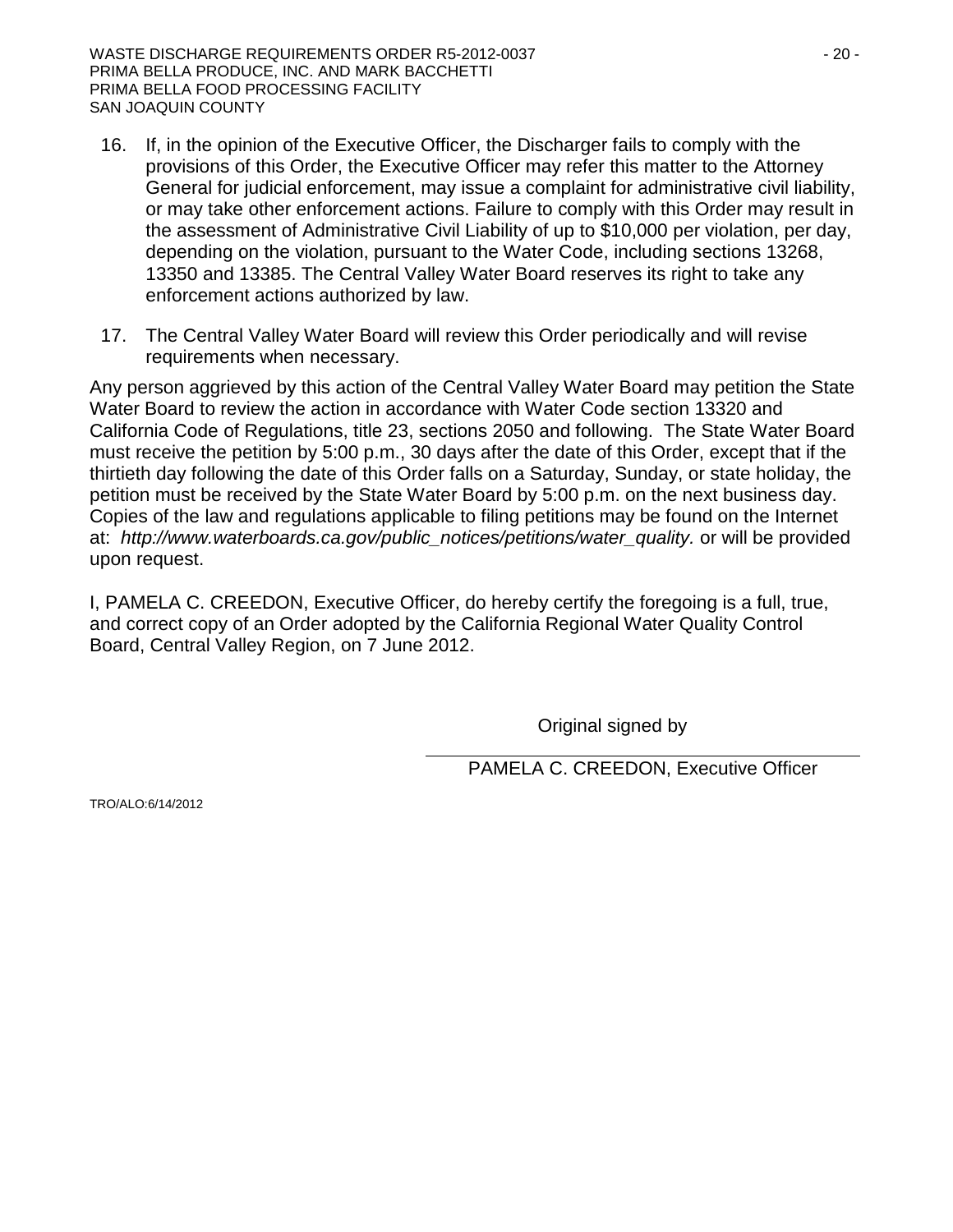### CALIFORNIA REGIONAL WATER QUALITY CONTROL BOARD CENTRAL VALLEY REGION

### MONITORING AND REPORTING PROGRAM NO. R5-2012-0037

#### FOR. PRIMA BELLA PRODUCE, INC. AND MARK BACCHETTI PRIMA BELLA FOOD PROCESSING FACILITY SAN JOAQUIN COUNTY

This Monitoring and Reporting Program (MRP) incorporates requirements for monitoring of wastewater flow, treated effluent, ponds, the land application area, and residual solids. This MRP is issued pursuant to Water Code Section 13267. The Discharger shall not implement any changes to this MRP unless and until a revised MRP is issued by the Executive Officer.

All wastewater samples shall be representative of the volume and nature of the discharge. The time, date, and location of each grab sample shall be recorded on the sample chain of custody form. Wastewater flow monitoring shall be conducted continuously using a flow meter and shall be reported in cumulative gallons per day.

Field test instruments (such as pH and dissolved oxygen) may be used provided that:

- 1. The operator is trained in the proper use of the instrument;
- 2. The instruments are field calibrated prior to each use;
- 3. Instruments are serviced and/or calibrated by the manufacturer at the recommended frequency; and
- 4. Field calibration reports are submitted as described in the "Reporting" section of this MRP.

Monitoring of the following parameters is required only in the months in which processing activity is occurring. In all months in which processing is not occurring, a statement describing the facility as inactive shall be submitted.

## **WASTEWATER FLOW MONITORING**

Wastewater flow monitoring shall be performed prior to discharge into the wastewater pond. Monitoring shall include at least the following:

| Constituents           | <u>Units</u> | Type of<br>Sample | Sampling<br>Frequency | Reporting<br>Frequency |
|------------------------|--------------|-------------------|-----------------------|------------------------|
| <b>Flow</b>            | gallons      | Continuous        | Daily                 | Monthly                |
| Cumulative Annual Flow | gallons      | Continuous        | Monthly               | Monthly                |

1 Continuous monitoring requires daily meter reading or automated data collection using a meter equipped with a totalizer. Cumulative annual flow means the cumulative total for the calendar year to date.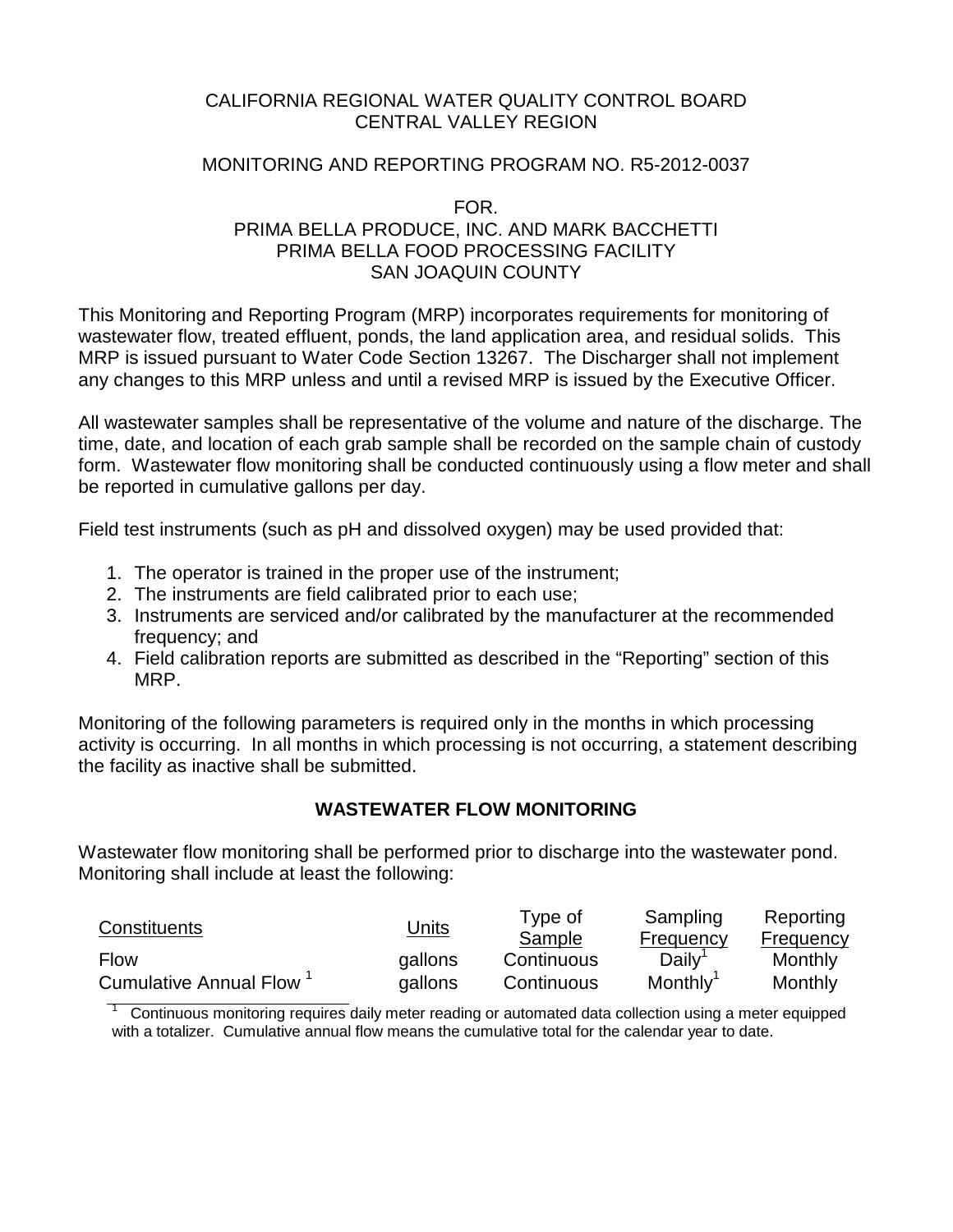#### **TREATED EFFLUENT MONITORING**

Wastewater samples shall be collected from sampling stations located in an area that will provide representative samples of the treated wastewater that will be applied to land. Samples shall be collected from the storage portion of the wastewater pond when that is being used. During low flow conditions, when the storage portion of the pond is not used, samples shall be collected from the treatment cell portion of the pond. It is recognized that the water may include wastewater, supplemental irrigation water, and/or mixtures of the two water sources.

| Constituent                             | <b>Units</b> | <b>Type of Sample</b> | Sampling<br><b>Frequency</b> | Reporting<br><b>Frequency</b> |
|-----------------------------------------|--------------|-----------------------|------------------------------|-------------------------------|
| Sample Collection Location <sup>1</sup> | <b>NA</b>    | Reported              | Weekly                       | Monthly                       |
| <b>Electrical Conductivity</b>          | umhos/cm     | Grab                  | Weekly                       | Monthly                       |
| <b>Biochemical Oxygen Demand</b>        | mg/L         | Grab                  | Monthly                      | Monthly                       |
| <b>Total Nitrogen</b>                   | mg/L         | Grab                  | Monthly                      | Monthly                       |
| <b>Fixed Dissolved Solids</b>           | mg/L         | Grab                  | Monthly                      | Monthly                       |
| Sodium                                  | mg/L         | Grab                  | Monthly                      | Monthly                       |
| Chloride                                | mg/L         | Grab                  | Monthly                      | Monthly                       |

The monitoring reports shall state whether samples were obtained from the aeration cell or storage cell.

#### **POND MONITORING**

Freeboard shall be measured vertically from the surface of the pond water to the lowest elevation of the surrounding berm and shall be measured to the nearest 0.1 feet. Monitoring of the pond shall include, at a minimum, the following:

| Constituent                   | Units            | <b>Type of Sample</b> | Sampling<br><b>Frequency</b> | Reporting<br><b>Frequency</b> |
|-------------------------------|------------------|-----------------------|------------------------------|-------------------------------|
| Dissolved Oxygen <sup>1</sup> | mq/L             | Grab                  | Weekly                       | Monthly                       |
| Freeboard                     | feet $(\pm 0.1)$ | Measurement           | Weekly                       | Monthly                       |
| $pH^2$                        | pH Units         | Grab                  | Weekly                       | Monthly                       |
| Odors                         | $- -$            | Observation           | Weekly                       | Monthly                       |

Samples shall be collected at a depth of one foot, opposite the inlet. Samples shall be collected between 0700 and 0900 hours.<br><sup>2</sup> Samples shall be collected between 0700 and 0900 hours.

### **LAND APPLICATION AREA MONITORING**

The Discharger shall monitor wastewater applied to each irrigation check of the land application area. Monitoring shall be conducted **daily during operation** and the results shall be included in the monthly monitoring report. Evidence of erosion, field saturation, runoff, or the presence of nuisance conditions shall be noted in the report. Loading rates for each check shall be calculated. Monitoring of the land application area shall include the following: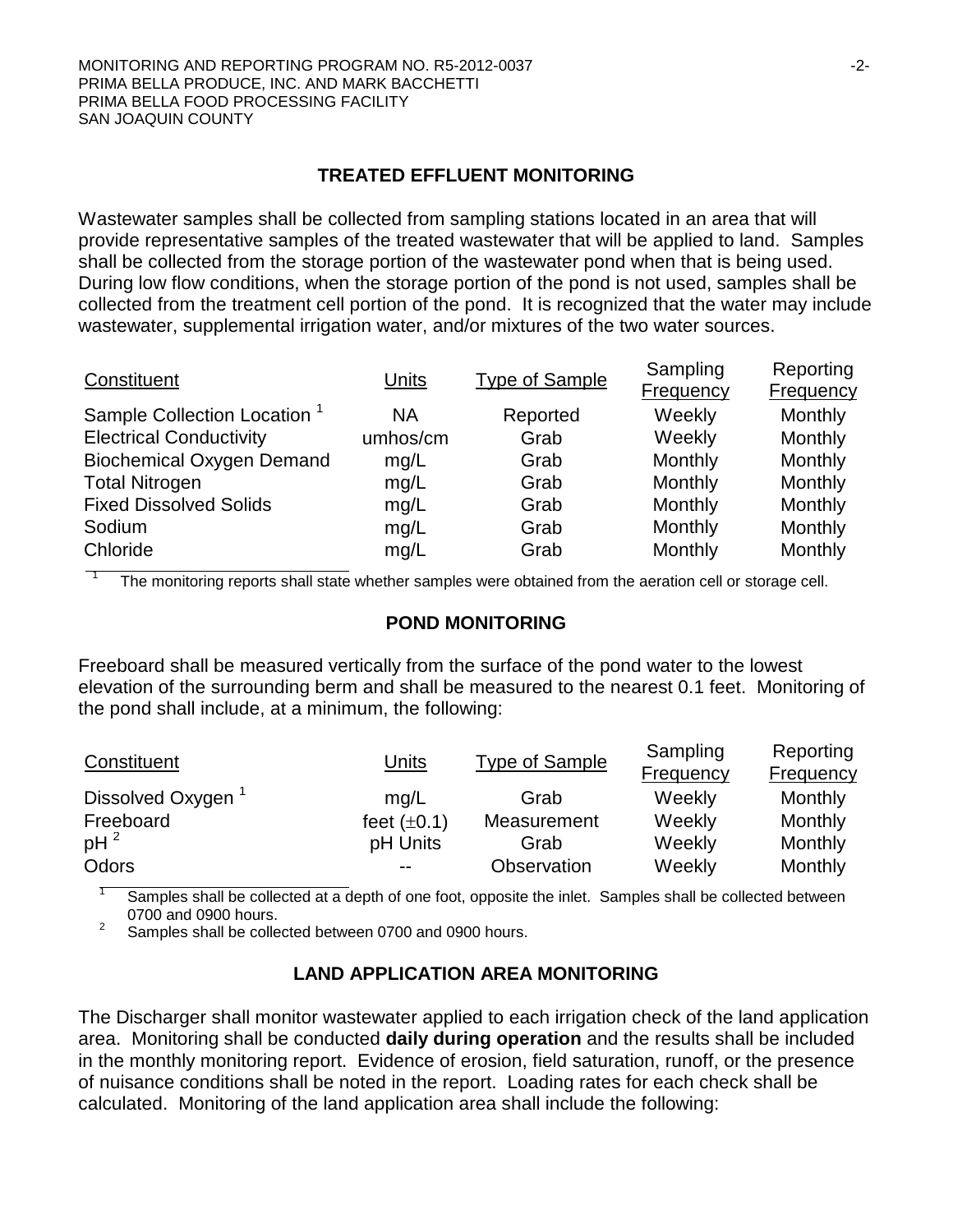#### MONITORING AND REPORTING PROGRAM NO. R5-2012-0037 -3- PRIMA BELLA PRODUCE, INC. AND MARK BACCHETTI PRIMA BELLA FOOD PROCESSING FACILITY SAN JOAQUIN COUNTY

|                  | Type of                 | Sampling         | Reporting |
|------------------|-------------------------|------------------|-----------|
|                  | Sample                  | <b>Frequency</b> | Frequency |
| Gallons          | Continuous <sup>1</sup> | Daily            | Monthly   |
| Gallons          | Calculated $2$          | Daily            | Monthly   |
| Inches           | Measurement             | Daily            | Monthly   |
| Acres            | Calculated              | Daily            | Monthly   |
| gal/acre/·day    | Calculated              | Daily            | Monthly   |
| lbs/acre/day     | Calculated              | Daily            | Monthly   |
| lbs/acre/month   | Calculated              | Monthly          | Monthly   |
| lbs/acre/month ' | Calculated              | Monthly          | Monthly   |
| <b>NA</b>        | Inspection              | Monthly          | Monthly   |
|                  | <b>Units</b>            |                  |           |

Continuous monitoring requires daily meter reading or automated data collection and shall define the volume of wastewater discharged to the land application areas from the wastewater pond.

<sup>2</sup><br>Supplemental irrigation flow amounts and irrigation amounts shall be metered or calculated.<br>Rainfall can be measured onsite or reported from a nearby government operated rain gauge station. Irrigation checks in use shall be identified by name or number and the acreage provided. If a portion of an area is used, then the acreage shall be estimated.

<sup>5</sup><br>Calculate the daily application rate and the 7-day average application rate.<br><sup>6</sup><br>Total nitrogen applied from all sources, including fertilizers and supplemental irrigation water, if used.

 $\frac{8}{8}$  Report monthly total and cumulative annual loading rate to date.<br>8 Tailwater control system inspection shall consist of determining the presence or absence of tailwater.

At least **once per week** when wastewater is being applied to the land application area, the entire application area shall be inspected to identify any equipment malfunction or other circumstance that might allow irrigation or storm water runoff to leave the area and/or create ponding conditions that violate the Waste Discharge Requirements. A log of these inspections shall be kept at the facility and be submitted with the monthly monitoring reports. If wastewater was not applied to the land application area, then the monthly monitoring report shall so state.

### **SOLIDS MONITORING**

The Discharger shall record and report monthly the quantity, disposal location, and method of disposal of food processing related solids disposed of during the processing season, as well as during the off-season, if applicable. If solid waste is shipped offsite during the reporting period, then an estimated amount and location of disposal shall be reported in the monthly report and the hauler identified. Paper, plastic, and other trash (e.g. office generated trash) not related to food processing is not included in this requirement.

### **REPORTING**

As previously stated, monitoring of the following parameters is required only in the months in which processing activity is occurring. In all months in which processing is not occurring, a statement describing the facility as inactive shall be submitted.

In reporting monitoring data, the Discharger shall arrange the data in tabular form so that the date, sample type (e.g., wastewater pond monitoring), and reported analytical result for each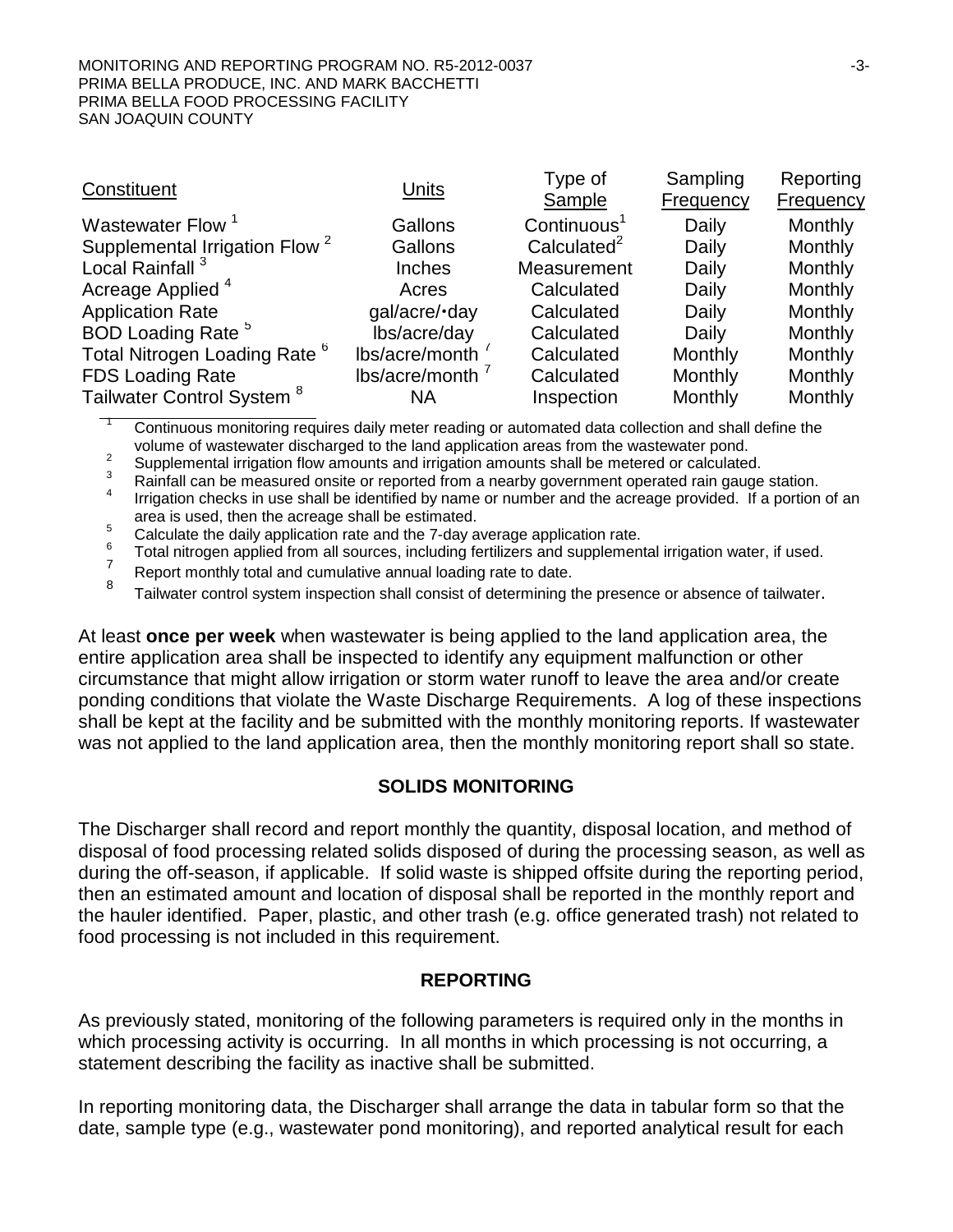sample are readily discernible. The data shall be summarized in such a manner to clearly illustrate compliance with waste discharge requirements and spatial or temporal trends, as applicable. The results of any monitoring done more frequently than required at the locations specified in the Monitoring and Reporting Program shall be reported in the next scheduled monitoring report.

## **A. Monthly Monitoring Reports**

Monthly reports shall be submitted to the Regional Board by the **1st day of the second month** following the end of the reporting period (i.e. the January monthly report is due by 1 March). The monthly reports shall include the following:

- 1. Results of wastewater flow, wastewater pond treated effluent, land application area, and solids monitoring;
- 2. A comparison of monitoring data to the discharge specifications and effluent limitations, disclosure of any violations of the WDRs, and an explanation of any violation of those requirements. Data shall be presented in tabular format. Wastewater constituent loading rates shall be calculated as presented in WDRs Section C, Effluent Limitations.
- 3. If requested by staff, copies of laboratory analytical report(s);
- 4. A calibration log verifying calibration of all hand held monitoring instruments and devices used to comply with the prescribed monitoring program;
- 5. The cumulative volume of wastewater generated during the year to date;
- 6. The total pounds of total dissolved solids and fixed dissolved solids (year to date) that have been applied to the land application areas, as calculated from the sum of monthly loadings;
- 7. The total pounds of nitrogen (year to date, from all sources including fertilizer) applied to the land application area as calculated from the sum of monthly loadings; and
- 8. A summary of the quantity of solid waste (corn husks, kernels, stems, etc.) generated and disposed of off-site.

# **C. Annual Report**

In addition to the monthly reports, an annual report shall be prepared. The Annual Report shall be submitted to the Central Valley Water Board by **1 February** each year. The Annual Report shall include the following:

1. Tabular and graphical summaries of all data collected during the year.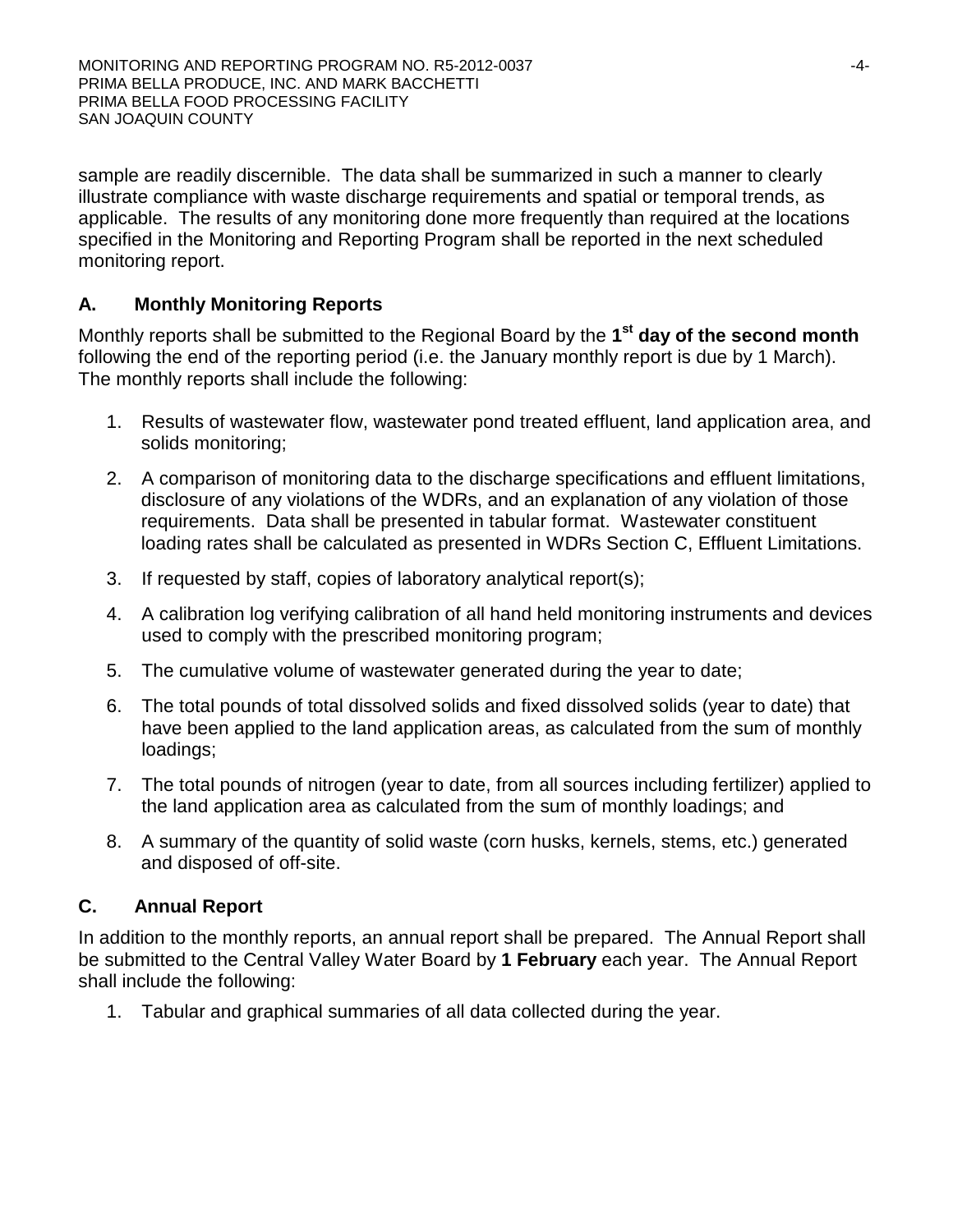- 2. Tabular and graphical summaries of historical monthly total loading rates for wastewater generation, treated wastewater used for irrigation (hydraulic loading in gallons/acre and inches), total nitrogen (lbs/ac/yr), total dissolved solids (lbs/ac/yr), and fixed dissolved solids (lbs/ac/yr). Tabular and graphical summaries of historical annual wastewater flow.
- 3. A comprehensive evaluation of the effectiveness of the past year's wastewater application operation in terms of odor control and groundwater protection, including consideration of application management practices (e.g., waste constituent and hydraulic loadings, application cycles, drying times, and cropping practices), and groundwater monitoring data.
- 4. A summary of the vegetative material (crops) removed from the LAAs. The summary shall include harvest dates, crop type, and disposal area/method.
- 5. A description of salinity source control methods that have been implemented in the calendar year.
- 6. Estimated flows for the next calendar year.
- 7. A discussion of compliance and corrective actions taken, as well as any planned or proposed actions needed to bring the discharge into full compliance with the waste discharge requirements.
- 8. A discussion of any data gaps and potential deficiencies/redundancies in the monitoring system or reporting program.

A letter transmitting the self-monitoring reports shall accompany each report. Such a letter shall include a discussion of requirement violations found during the reporting period, and actions taken or planned for correcting noted violations, such as operation or facility modifications. If the Discharger has previously submitted a report describing corrective actions and/or a time schedule for implementing the corrective actions, reference to the previous correspondence will be satisfactory. The transmittal letter shall contain a statement by the Discharger, or the Discharger's authorized agent, under penalty of perjury, that to the best of the signer's knowledge the report is true, accurate and complete.

The Discharger shall implement the above monitoring program as of the date of this Order.

Original signed by

Ordered by: PAMELA C. CREEDON, Executive Officer

18 June 2012

(Date)

TRO/ALO 6/14/2012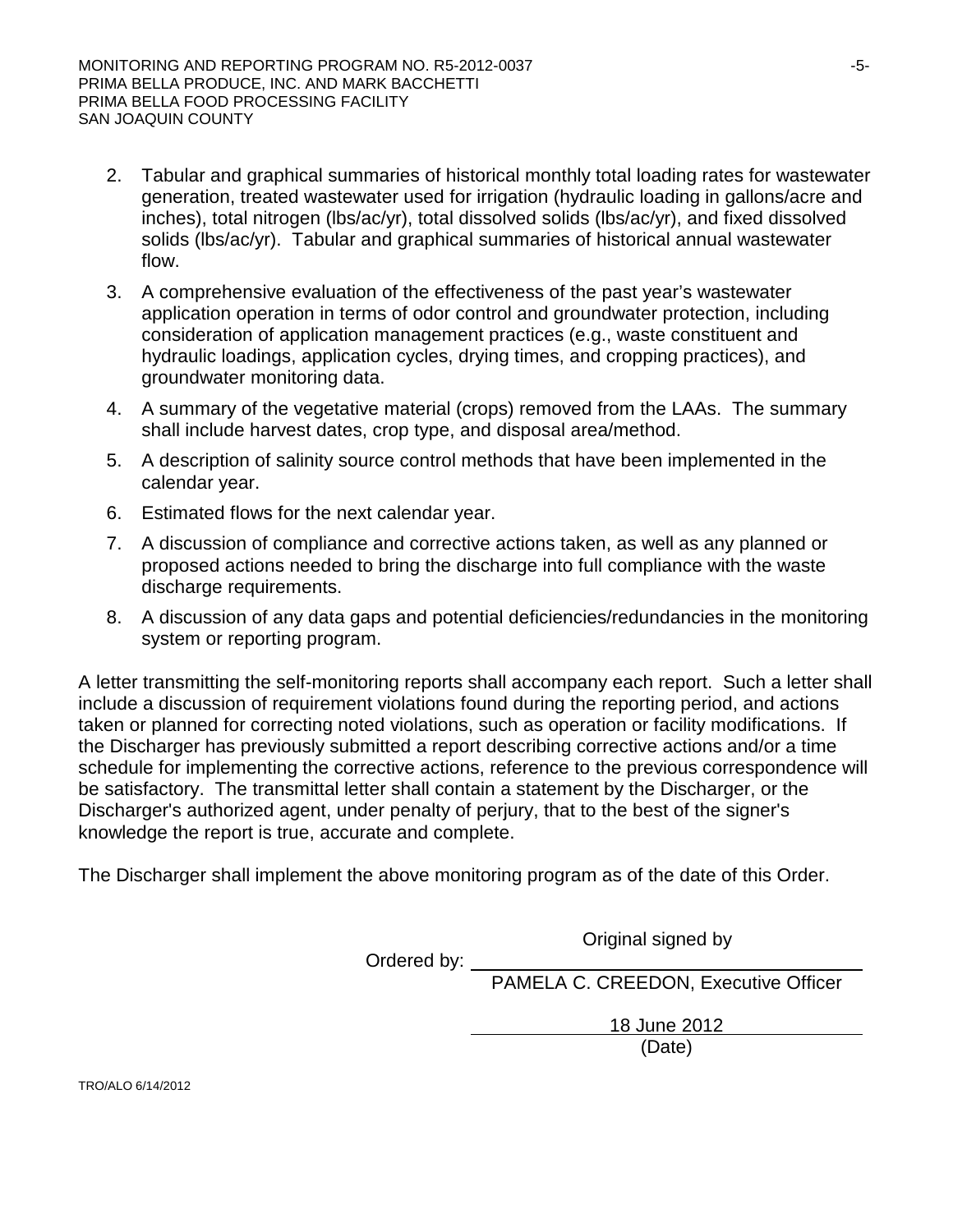#### INFORMATION SHEET

ORDER R5-2012-0037 PRIMA BELLA PRODUCE, INC. AND MARK BACCHETTI PRIMA BELLA FOOD PROCESSING FACILITY SAN JOAQUIN COUNTY

Prima Bella Produce, Inc. and Mark Bacchetti (hereafter Discharger) submitted a Report of Waste Discharge (RWD) dated 10 September 2007 to allow treatment and land application of wastewater generated at its processing facility. Additional information was submitted on 7 September 2007 and 11 April 2011. Prima Bella Produce, Inc. operates the processing facility and adjoining land application area. Mark Bacchetti is president of Prima Bella Produce, Inc. and owns the property where the facility is located.

The Discharger receives, washes, and packages fresh corn at a facility located in Tracy, San Joaquin County. The facility consists of an office, warehouse, paved parking areas, a wastewater pond, and a land application area (LAA).

The facility employs approximately 160 workers year-round and operates 5 days a week from May through October. Equipment cleaning occurs daily, Monday through Friday after each day's processing activities. Domestic wastewater is treated with an onsite septic system regulated by the San Joaquin County Department of Environmental Health.

#### Wastewater Generation, Flow Rate, and Quality

Food processing wastewater is generated during corn processing, and equipment and floor cleaning. Prima Bella Produce, Inc. packages approximately 26,000 tons/year of fresh corn. Corn processing includes conveyance, washing, trimming, and husking. Water is used to transport the corn in conveyance troughs, washing removes sediment from the corn, trimming removes corn silk, and husking removes the husk from the corn.

Wastewater is collected in floor drains, screened, and then discharged to a sump before being pumped to the aerated cell of the wastewater pond. In addition to the facility wastewater, stormwater and supplemental irrigation water is added to the wastewater pond.

The wastewater pond is lined with a 60-mil thick HDPE liner and provides approximately 4.5 million gallons of storage capacity. The pond is divided into treatment and storage cells. The treatment cell is equipped with mechanical aerators.

After treatment the wastewater possesses a relatively low biochemical oxygen demand (BOD) (less than 70 mg/L), total nitrogen concentration (ranging from 6 to 17 mg/L), and FDS concentrations (ranging from 330 to 595 mg/L). The wastewater is blended with a substantial amount of supplemental irrigation water.

The wastewater flow limits provide a daily limit as a monthly average (100,000 gallons per day as a monthly average). The flow limits allow the Discharger flexibility in managing wastewater application because in most months the wastewater generation will be less than the monthly average limit. The WDRs include Discharge Prohibitions, Specifications, Effluent Limitations, and Land Application Area Requirements that will prevent nuisance conditions and/or overloading of the LAA.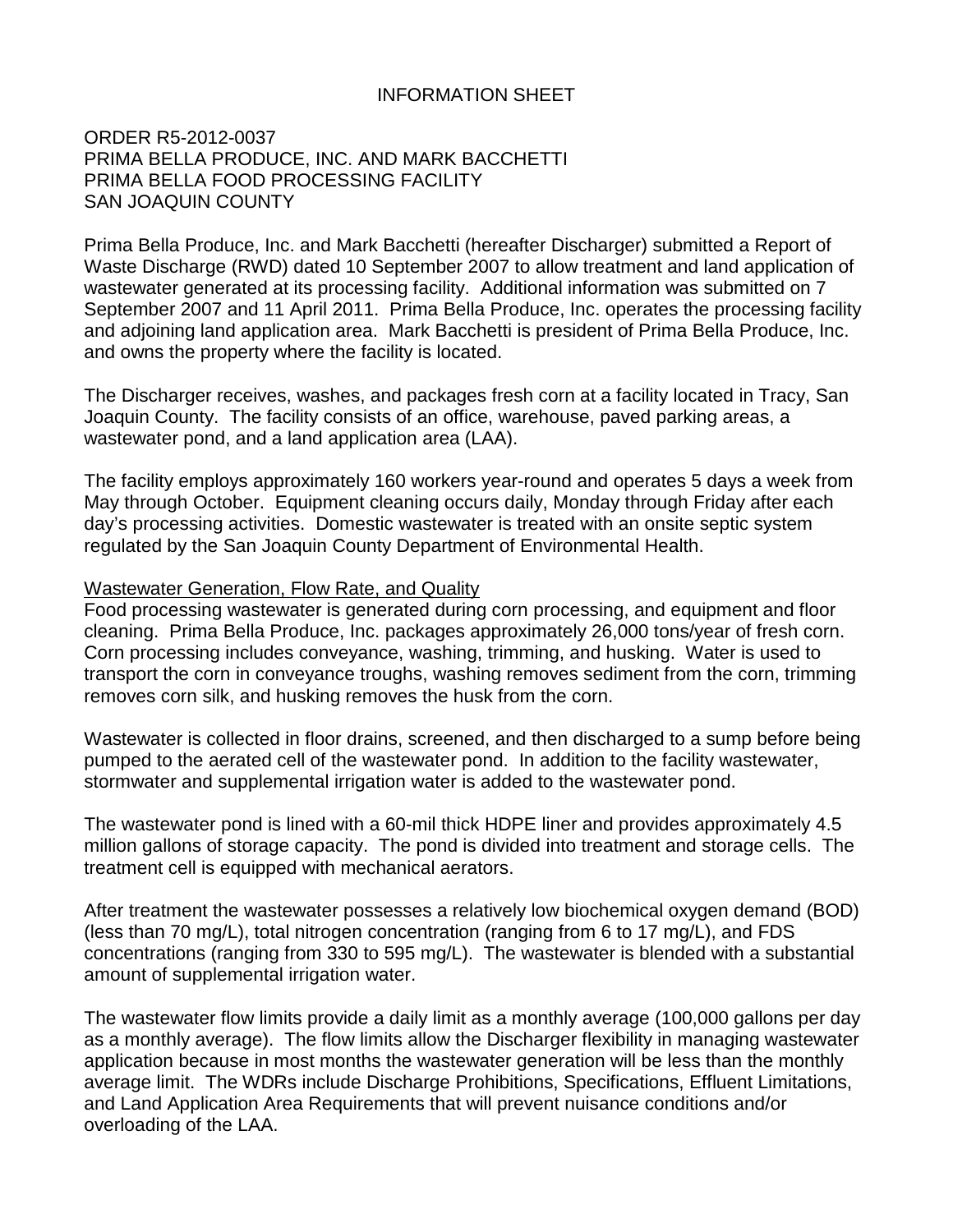The WDRs require the Discharger to submit and implement *a Nutrient Management Plan* to ensure the LAA is not overloaded with nutrients.

#### Supplemental Irrigation Water

Because wastewater will not be sufficient to meet the crop irrigation needs during the summer months, supplemental irrigation water will be applied. It is anticipated that supplemental irrigation water will be required in the months of June through October during normal precipitation years. Normally wastewater will not be applied from November through February; however, climatic conditions may require irrigation of the crop during the winter months.

Supplemental water is provided by the Independent Mutual Water Company; the source water is Old River. The supplemental water quality is significantly better than the shallow groundwater at the site. Although the supplemental water quality fluctuates over time, it has remained better than shallow groundwater quality. Supplemental water quality ranged as follows: FDS concentrations ranged from 200 mg/L to 320 mg/L, and total nitrogen ranged from 0.4 mg/L to 3.0 mg/L.

#### Background Groundwater Quality

Shallow groundwater exists approximately seven feet below the ground surface and flows to the north-northeast. Shallow groundwater quality at the facility is poor. Underlying groundwater quality was characterized by collecting five grab groundwater samples. The average FDS concentration was 3,440 mg/L, which is much worse than the flow weighted wastewater/supplemental irrigation water average concentration of FDS (398 mg/L). Similarly, the average nitrate concentration in shallow groundwater was (272 mg/L), which is much worse than the flow weighted wastewater/supplemental irrigation water average concentration of (3.6 mg/L).

The site's supply well is screened below a substantial low permeability zone and produces better quality groundwater than the shallow zone. The well produces groundwater with a TDS concentration of 450 mg/L and a total nitrogen concentration of 1.6 mg/L.

#### Land Application Area

The LAA consists of 16.3 acres of cropped land divided into irrigation checks. The LAA will be cropped with orchard grass, rye grass, and fescue hay or a similar crop. The crop will be cut and removed from the LAA as often as needed to maintain crop health and crop production.

Nitrogen is present in both the wastewater and in the supplemental irrigation water. The estimated nitrogen concentration in wastewater is approximately 2.6 mg/L. The estimated nitrogen concentration in supplemental irrigation water is 6.0 mg/L. The approximate total nitrogen loading rate is 29.4 lbs/ac/year. The mixture of orchard grass, rye grass, and fescue hay crop grown in the LAA will take up approximately 300 pounds per acre of nitrogen. Due to the nitrogen deficiency, additional nitrogen may be required to support crop health.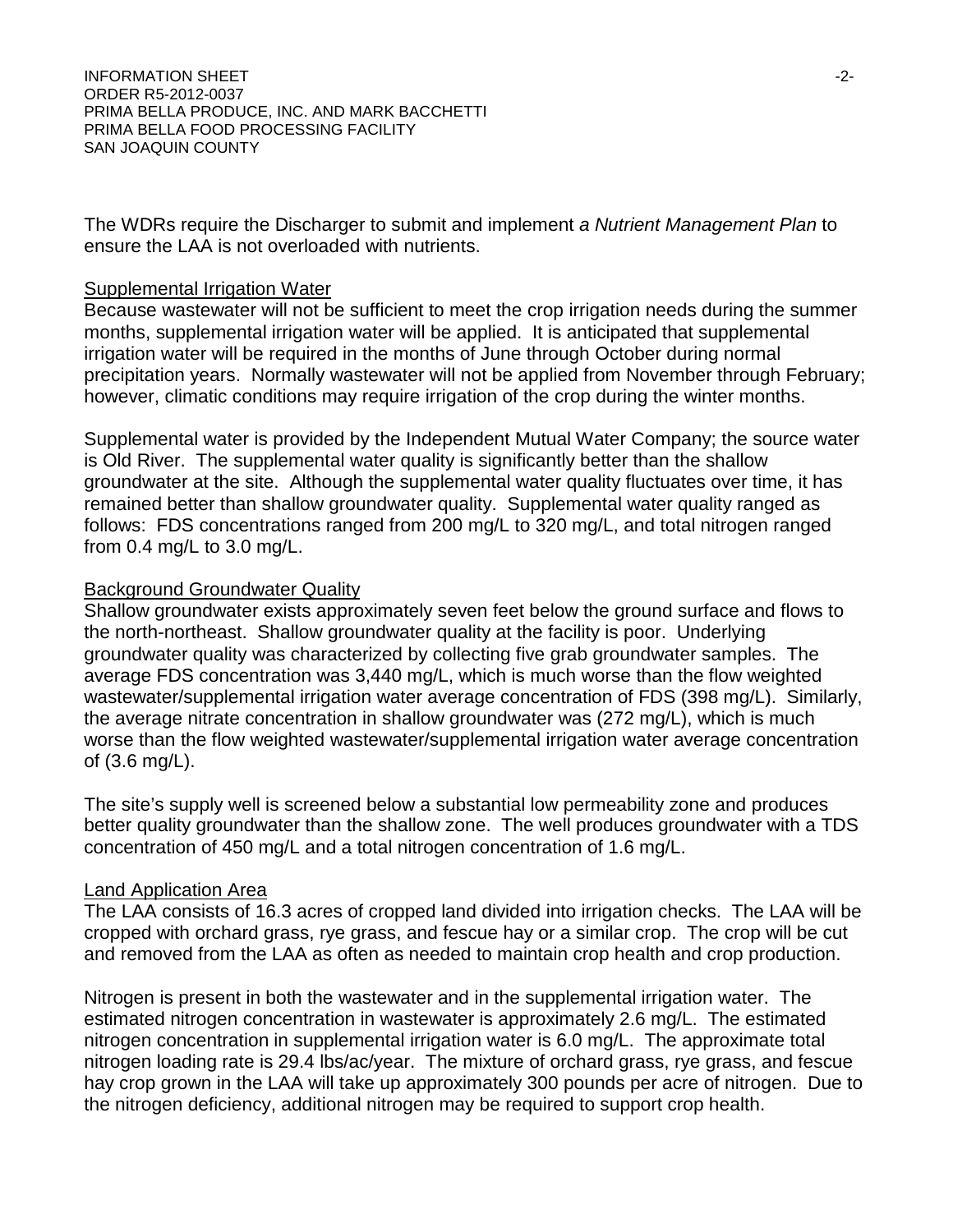#### Solids Disposal

Solid wastes consisting of corn husks, kernels, stems, etc. are generated by the processing operations. Solids are removed from the wastewater during screening and conveying processes and are transported offsite for animal feed. Approximately 84 tons/day of solids are generated during peak processing activities

#### **Stormwater**

Stormwater is collected from paved areas and roof down-spouts; it is mixed with wastewater at the sump. The mixture is discharged to the wastewater pond and applied to the LAA.

#### **Site Specific Conditions**

Land use in the vicinity consists primarily of agricultural uses. All portions of the facility are within the 100-year floodplain. However, the top of the pond berms are designed to be two feet above the 100-year flood elevation.

#### Basin Plan, Beneficial Uses, and Regulatory Considerations

Surface water drainage is to Old River. The facility is within the San Joaquin Delta Hydrologic Area (544.00), as depicted on interagency hydrologic maps prepared by the Department of Water Resources in August 1986.

The *Water Quality Control Plan for the California Regional Water Quality Control Board Central Valley Region, Fourth Edition for The Sacramento River Basin and the San Joaquin River Basin* (Basin Plan), designates beneficial uses, establishes water quality objectives, and contains implementation plans and policies for all waters of the Basin. The receiving water is groundwater. The beneficial uses of groundwater are municipal and domestic water supply, agricultural supply, industrial service supply, and industrial process supply.

The beneficial uses of the Sacramento/San Joaquin Delta are municipal and domestic supply; agricultural supply; industrial service supply, industrial process supply; navigation; water contact recreation; non-contact water recreation; warm freshwater habitat; cold freshwater habitat; migration of aquatic organisms; spawning, reproduction, and/or early development; and wildlife habitat.

The site is located within the Delta Protection Commission Secondary Zone. The Secondary Zone is subject to the land use authority of local government. The site activity is acceptable in the Secondary Zone.

#### Antidegradation

The antidegradation directives of State Water Board Resolution 68-16, "Statement of Policy with Respect to Maintaining High Quality Waters in California," or "Antidegradation Policy" require that the policy of the State in granting of permits and licenses for unappropriated water and the disposal of wastes into the water of the State shall be so regulated as to achieve highest water quality consistent with maximum benefit to the people of the State and shall be controlled so as to promote the peace, health, and welfare of the people of the State.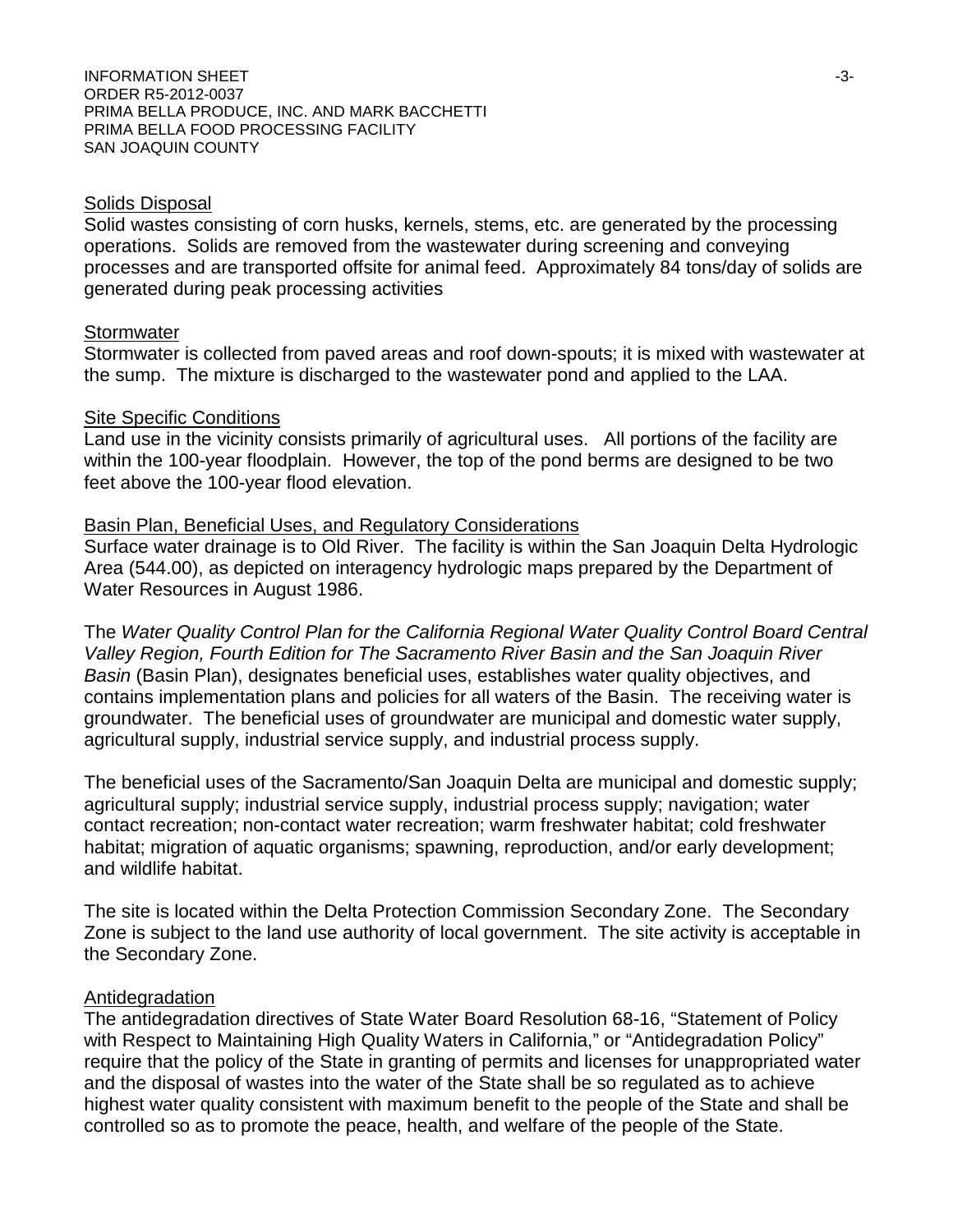In allowing a discharge, the Central Valley Water Board must comply with Water Code section 13263 in setting appropriate conditions. The Board is required, relative to the groundwater that may be affected by the discharge, to implement the Basin Plan and consider the beneficial uses to be protected along with the water quality objectives essential for that purpose. The Regional Board need not authorize the full utilization of the waste assimilation capacity of the groundwater (Water Code section 13263(b)) and must consider other waste discharges and factors that affect that capacity.

Degradation is allowed under Resolution 68-16 if the Central Valley Water Board determines that:

- The degradation is consistent with maximum benefit to the people of the State.
- The degradation will not unreasonably affect present and anticipated future beneficial uses.
- The degradation does not cause exceedance of one or more water quality objectives.
- The Discharger employs best practicable treatment or control to minimize degradation.

The Discharger has submitted data consistent with an Antidegradation Analysis. Groundwater quality has been investigated. The Discharger will utilize a treatment process consisting of physical and biological processes to reduce the residual solids and BOD found in the facility wastewater. The treatment pond is lined, and therefore will minimize wastewater infiltration to groundwater. Biological treatment in lined ponds is consistent with typical industrial food processing best management and treatment control methods.

The Discharger has implemented significant source controls and recycling programs at the facility to minimize the volume and total load of waste constituents applied to land. Those controls include substitution of potassium based chemicals for sodium based chemicals, use of peracetic acid rather than chlorine based chemicals, physical screening of wastewater to lower BOD, recycling wastewater to reduce FDS load originating in the water supply, installing a synthetic liner in the wastewater pond, nearly doubling the LAA acreage, use of higher quality surface water as supplemental irrigation water, employee training regarding wastewater issues, and modifying the site activities to minimize cleaning activities to conserve water.

The use of facility wastewater to irrigate crops in place of higher quality surface or groundwater supplies is a benefit to the people of the state. The facility is an important component of the economic development of the region. The facility provides approximately 160 full time jobs during processing season and will provide state and local revenue. The economic prosperity of the region and associated industry is a benefit to the people of the State.

#### Title 27

Title 27, CCR, Section 20005 et seq. (Title 27), contains regulations to address certain discharges to land. Title 27 establishes a waste classification system, specifies siting and construction standards for containment of classified waste, requires extensive monitoring of groundwater and the unsaturated zone for any indication of failure of containment, and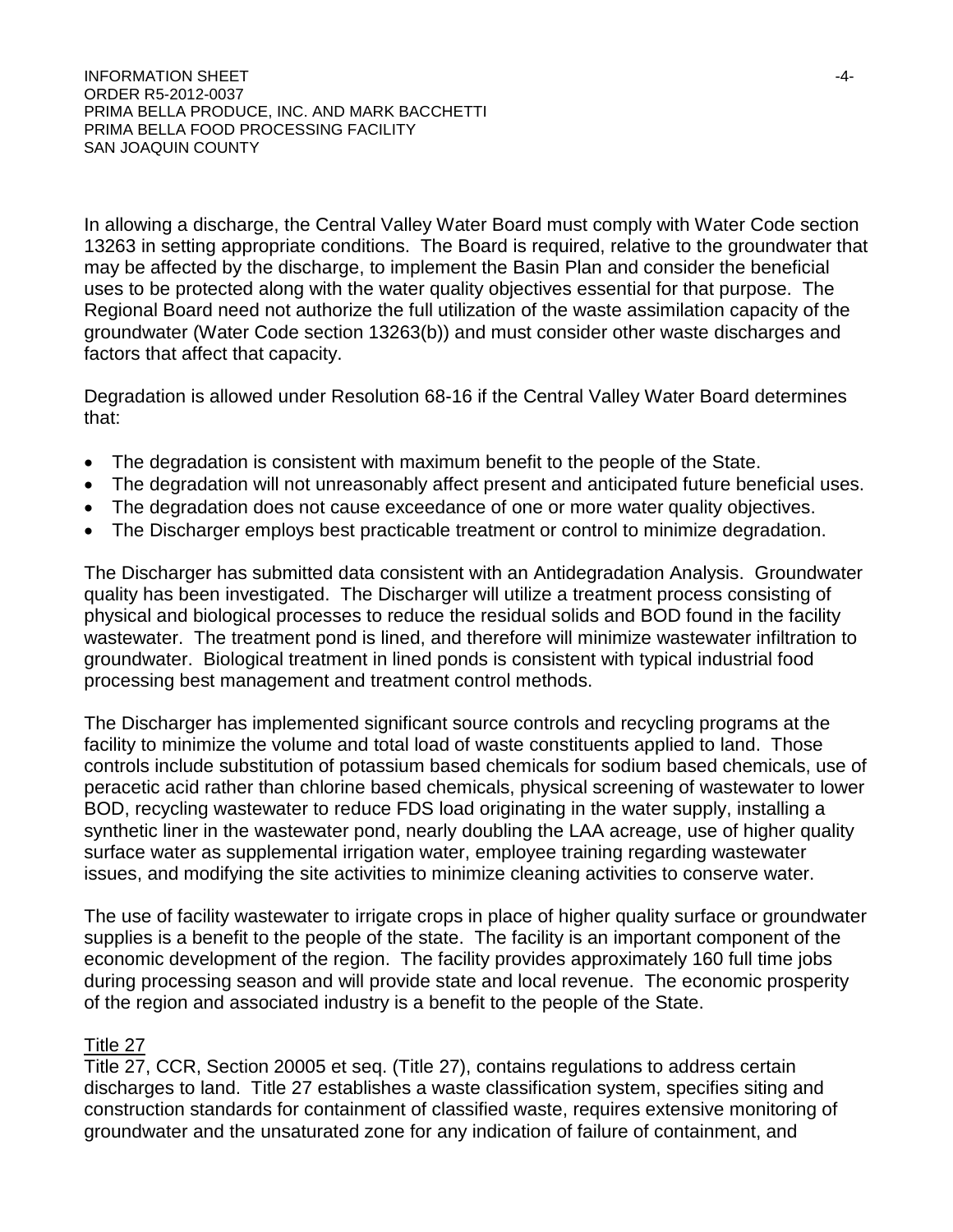specifies closure and post-closure maintenance requirements. Generally, no degradation of groundwater quality by any waste constituent is acceptable under Title 27 regulations.

The discharge of wastewater and the operation of storage facilities associated with a wastewater application are exempt from Title 27 if the discharge is in accordance with the WDRs that implement the Basin Plan, Resolution 68-16, and other conditions described below. The exemption, pursuant to Water Code section 20090(b), 20090(f), and 20090(h) is based on the following:

- The operation of the lined wastewater treatment pond and the application of treated wastewater to the LAA are exempt based on Water Code section 20090(b). The Central Valley Water Board has issued waste discharge requirements; the discharge is in compliance with the Basin Plan; and the wastewater does not need to be managed according to California Code of Regulations, title 22 as a hazardous waste.
- Application of decomposable solids as a soil amendment to the LAA is exempt based on Water Code section 20090(f). Because the wastewater is screened prior to discharge to the wastewater pond, only minor amounts of decomposable solids are expected to be applied to the LAA. However, any application of solids is exempt because the material is nonhazardous; the waste constituents are decomposable; application to land is considered a best management practice; the practice allows the nutrients to slowly decompose, prevents odors or vector issues associated with composting vegetable solids, and improves soil tilth; and the Central Valley Water Board is issuing waste discharge requirements.
- Application of treated wastewater to the LAA is exempt based on Water Code section 20090(h) because the discharge will result in additional waste treatment, water reuse, and nutrient recycling. Natural processes in the LAA provide the additional treatment; and nutrients will be taken up by crops, cut, and removed from the LAA.

### California Environmental Quality Act (CEQA)

The County issued building permits for the recent facility improvements, including construction of a lined wastewater pond, but these were ministerial because the modifications did not involve any building square footage increase. The Discharger expects that the Central Valley Water Board will be the lead agency for any CEQA review that is required to support adoption of WDRs and has submitted an Initial Study with the RWD.

A Negative Declaration for the expansion at the facility was adopted by the Central Valley Water Board on  $\_\_$  (Resolution  $\_\_$ ). The Central Valley Water Board determined that the expansion of the facility will not have significant adverse environmental impacts if the Discharger complies with this Order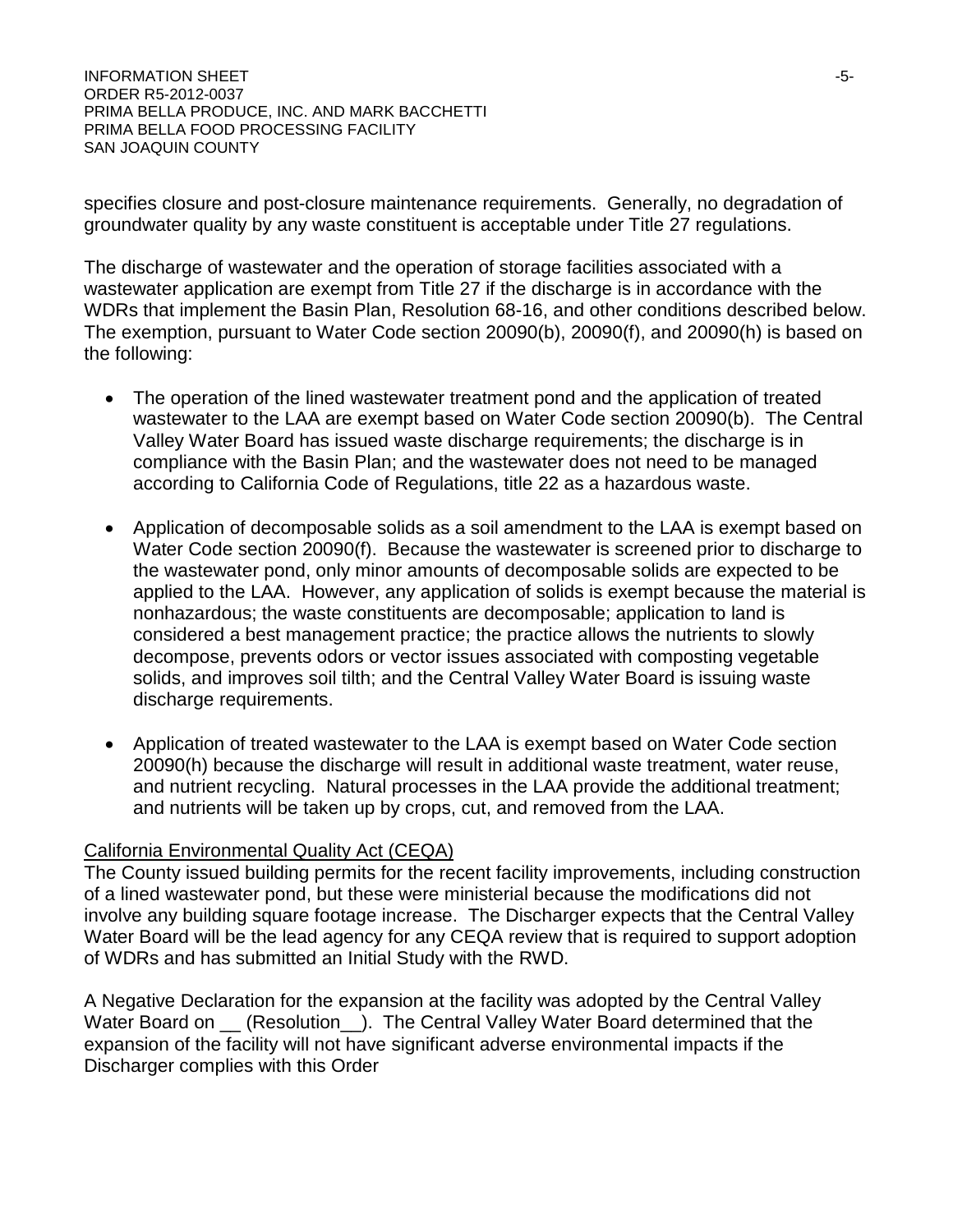INFORMATION SHEET  $-6$ -ORDER R5-2012-0037 PRIMA BELLA PRODUCE, INC. AND MARK BACCHETTI PRIMA BELLA FOOD PROCESSING FACILITY SAN JOAQUIN COUNTY

#### Effluent Limitations

Effluent limitations for BOD, FDS, and Total Nitrogen are included in the WDRs. Each of the limits is discussed below:

- BOD loading limits were included to minimize the possiblity of odors generated by the land application. BOD loading shall not exceed a daily maximum of 300 lbs/ac/day or a cycle average of 100 lbs/ac/day.
- The FDS limit is intended to prevent degradation of groundwater with respect to salinity. FDS concentrations were set as daily maximum and annual average. The FDS limit is set at 2,000 mg/L (daily maximum) and 1,500 mg/L (annual average). The FDS limits are set well below the existing groundwater quality values.
- The total nitrogen limit is based on the nitrogen uptake value of the proposed crop. The nitrogen limit is set at 300 lb/ac/yr as an annual maximum.

#### Treatment Technology and Control

Given the character of food processing wastewater, slow rate land treatment and secondary treatment technology is generally sufficient to control degradation of groundwater from decomposable organic constituents.

Food processing wastewater sometimes contains nitrogen in concentrations greater than water quality objectives. Groundwater degradation by nitrogen can be controlled by an appropriate screening, settling, and slow rate land application with cropping activities when crops are harvested and removed from the land application area. The effectiveness varies, but generally best practicable treatment and control is able to control nitrogen degradation of groundwater at a concentration well below the water quality objectives. The Discharger has 16.3 acres of cropped LAA. The crops have the capability to take up the nutrients in the wastewater.

Dissolved solids can pass through the treatment process and soil profile; effective control of such constituents relies primarily upon source control and pretreatment measures. If not managed carefully, long-term land discharge of food processing wastewater can degrade groundwater with dissolved solids (as measured by FDS). Source control is an effective means to prevent groundwater degradation by FDS. The Discharger has implemented a number of best practicable treatment and control measures to minimize groundwater quality degradation.

A discharge of wastewater that overloads soils with nutrients and organics can result in anaerobic conditions in the soil profile, which in turn creates organic acids and decreases soil pH. Under conditions of low soil pH (below 5), iron and manganese compounds in the soil can solubilize and leach into groundwater. Overloading the land application areas is preventable, and the soil is expected to provide adequate buffering of acidic or basic wastewater.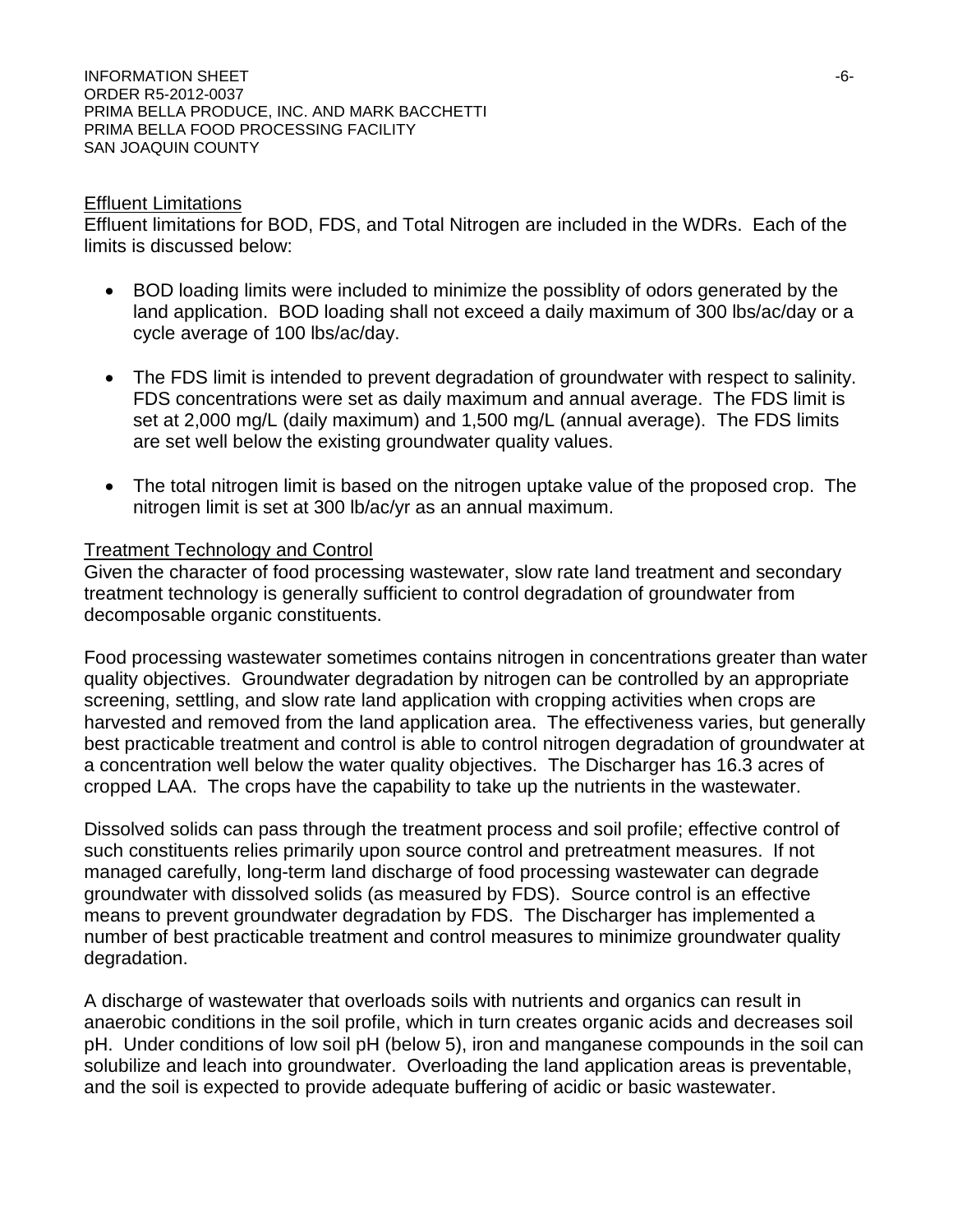#### **INFORMATION SHEET**  $-7$ -ORDER R5-2012-0037 PRIMA BELLA PRODUCE, INC. AND MARK BACCHETTI PRIMA BELLA FOOD PROCESSING FACILITY SAN JOAQUIN COUNTY

#### Monitoring Requirements

Water Code section 13267 authorizes the Central Valley Water Board to require monitoring and technical reports as necessary to investigate the impact of a waste discharge on waters of the state. In recent years there has been increased emphasis on obtaining all necessary information, assuring the information is timely as well as representative and accurate, and thereby improving accountability of any discharger for meeting the conditions of discharge. This Order requires monitoring of wastewater generation rate, wastewater quality, land application area, and residual solids.

TRO/ALO 6/14/2012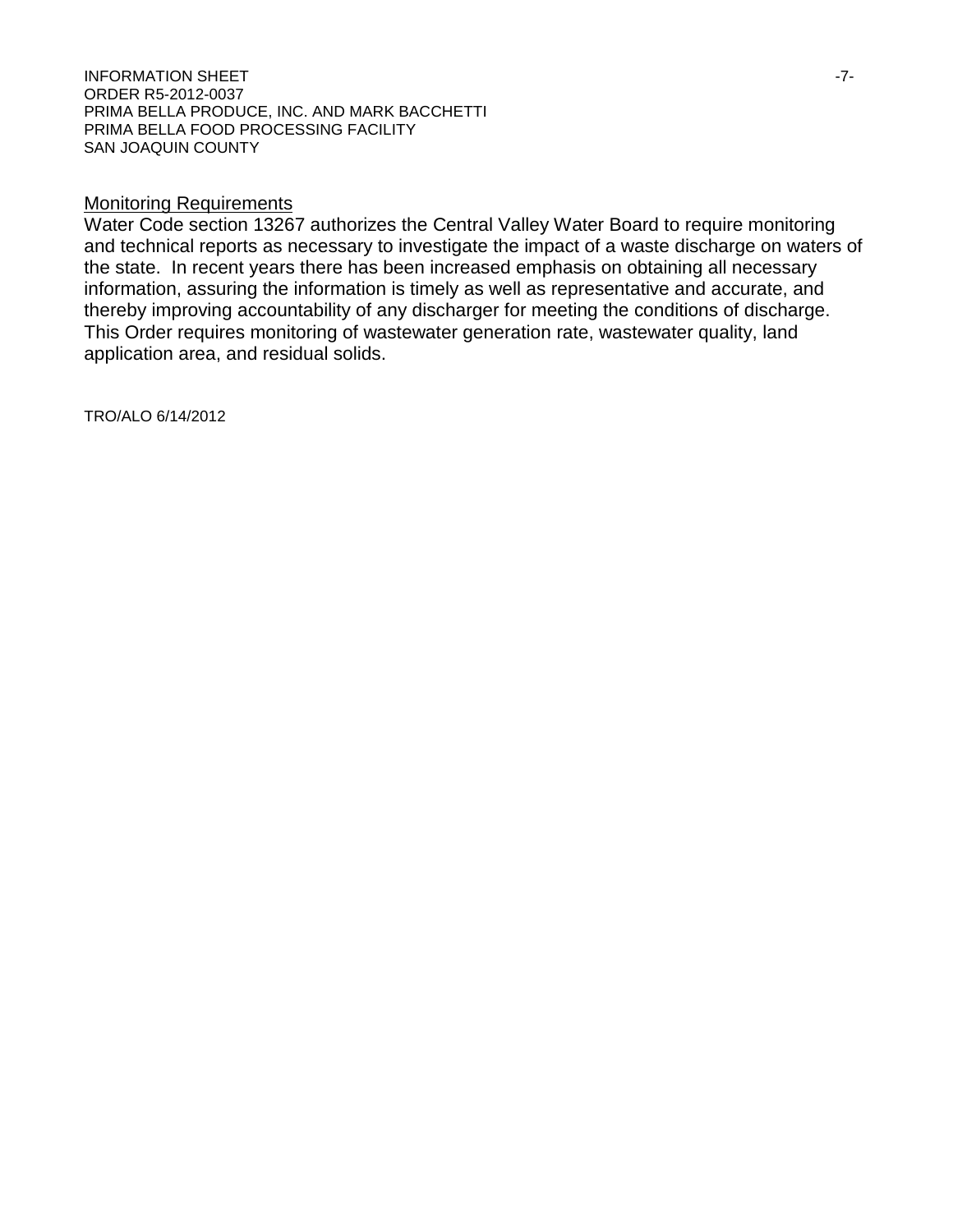#### **ORDER NO. R5-2012-0037 ATTACHMENT A**

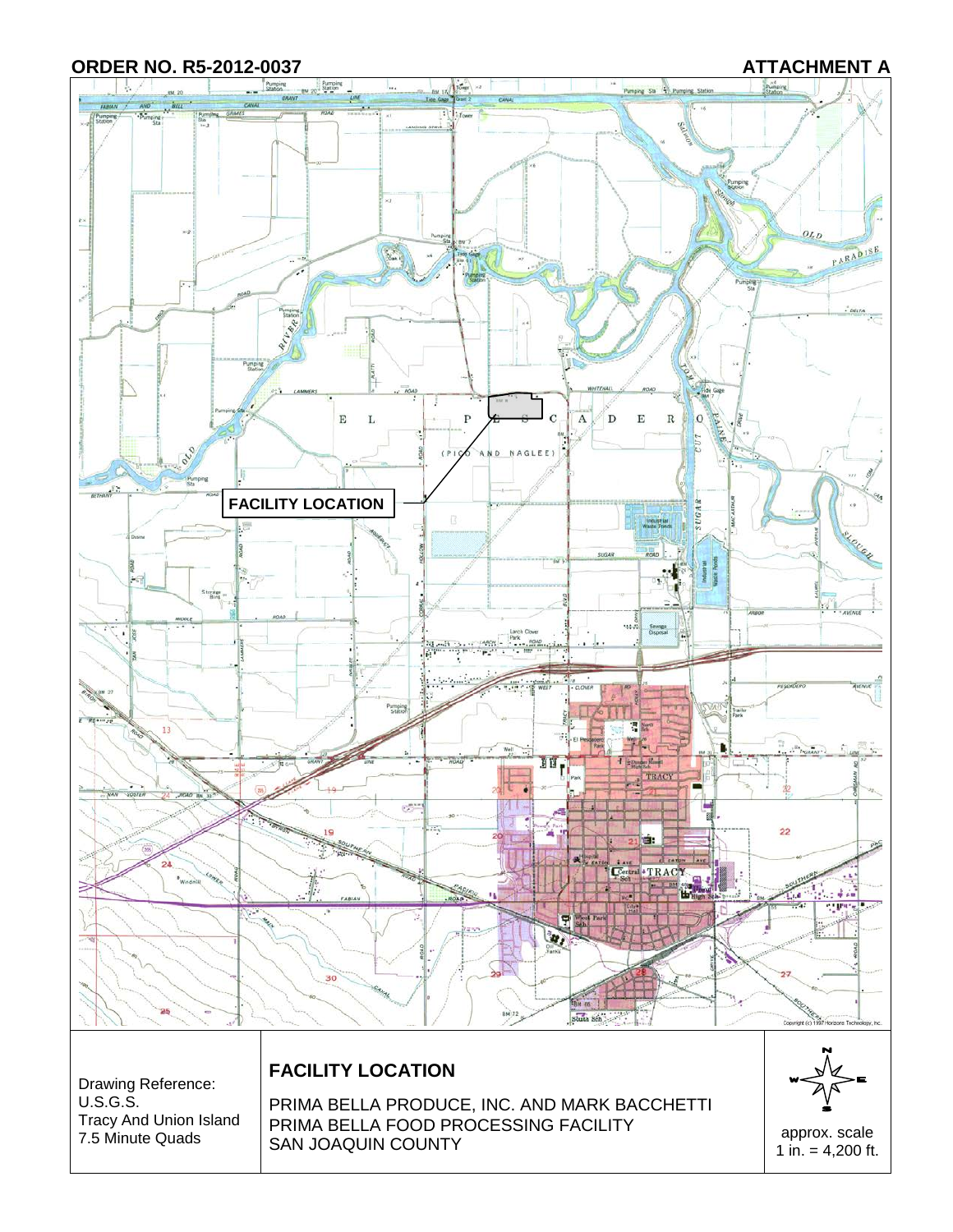